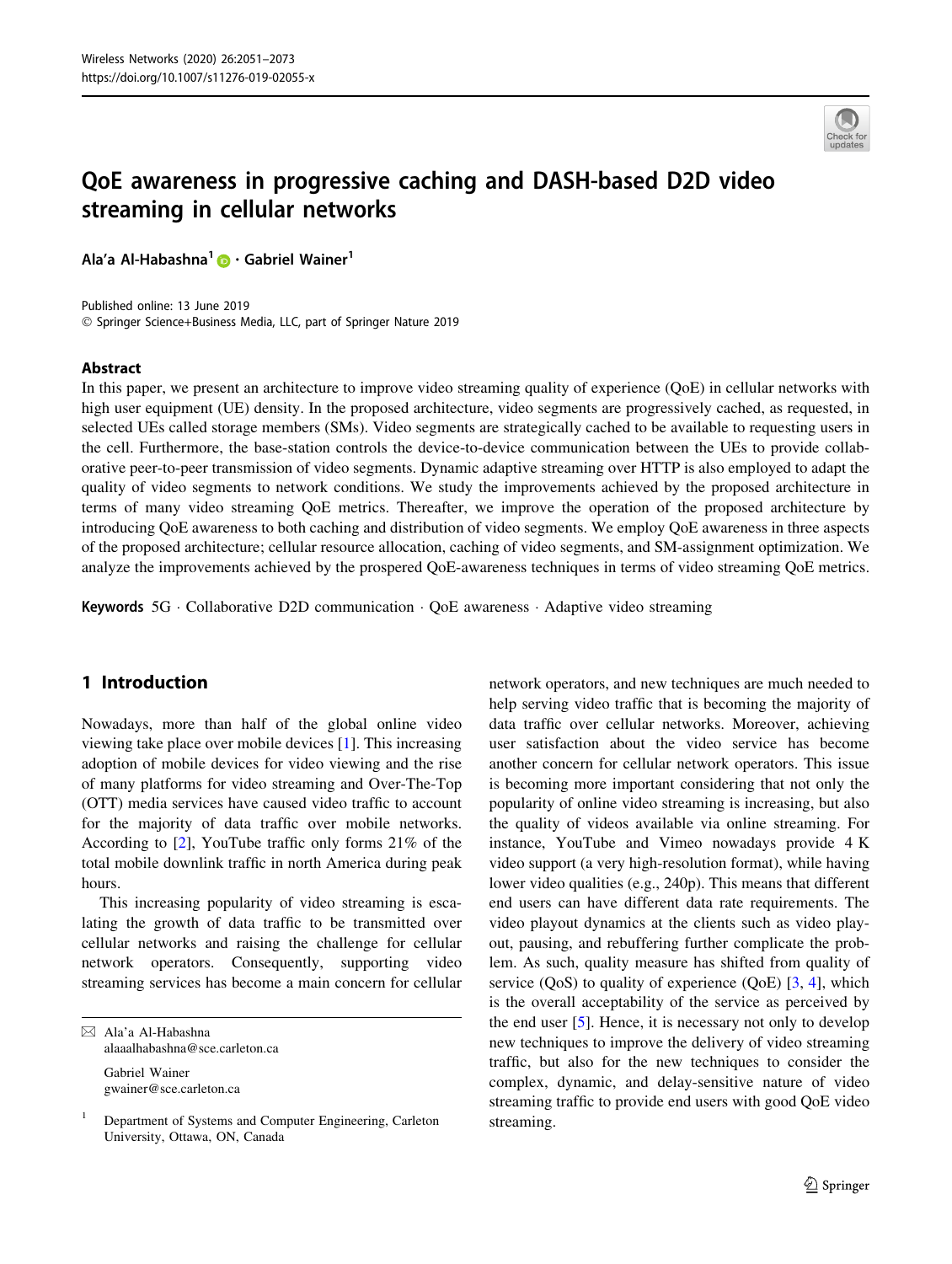<span id="page-1-0"></span>Much research in the literature has been conducted on improving video streaming over cellular networks. Most of the work in the literature either focus on developing methods for cellular resource allocation over traditional cellular networks (e.g.,  $[6, 7]$  $[6, 7]$  $[6, 7]$  $[6, 7]$  $[6, 7]$ ), or on developing new adaptation strategies for the Dynamic Adaptive Streaming over HTTP (DASH) (e.g., [[8,](#page-20-0) [9\]](#page-20-0)); an adaptive video bit rate streaming technique. There has also been some work on utilizing Device-to-Device (D2D) communication to improve video streaming over cellular networks (e.g., [\[10](#page-20-0), [11\]](#page-20-0)). D2D communication is a technique that allows direct communication between nearby devices in cellular networks. We discuss the related work in the literature, in more detail, in Sect. [2.2.](#page-3-0)

In [\[12](#page-20-0)], we propose an architecture to improve video streaming QoE in cellular networks under high traffic load. The architecture employs the cached and segmented download algorithms that we propose in [\[13](#page-20-0)–[15\]](#page-20-0). The cached and segmented download algorithms provide basestation (BS)-controlled progressive caching of video segments in selected user equipments (UEs) in the cell. These UEs are called storage members (SMs) [\[15](#page-20-0)]. The algorithms are also implemented by the BS to improve delivery of video contents by providing collaborative D2D transmission of video segments among UEs in the cell. Furthermore, the architecture supports DASH. The proposed architecture is called DASH-based BS-Assisted D2D video STreaming in cellular networks (DABAST). In [\[12](#page-20-0)], we evaluate the performance improvements achieved by DABAST in terms of many video streaming QoE metrics. Results show that DABAST significantly improves video streaming QoE for many users in the cell by enhancing all the measured QoE metrics.

We discuss DABAST in Sect. [3](#page-5-0), and present some of our previous performance evaluation results in Sect. [6.1.](#page-12-0) As these results show, despite the clear improvements achieved by DABAST for a significant portion of the video streams in the cell, a high number of video streams did not experience considerable improvement, and hence, did not receive video streaming service with good QoE, due to the repetitive video rebuffering. As such, making DABAST aware of video streaming QoE for users in the cell can further increase the QoE gains achieved by DABAST. QoE awareness can be used in DABAST to minimize QoE degradation that might be inevitable for some users under high traffic load. This can be achieved by targeting users who are experiencing poor QoE or by improving a certain QoE metric as needed. QoE awareness can be also employed to maximize the QoE achieved over the network, or to achieve a balance between the objectives above.

Here, we extend our previous work in [\[12](#page-20-0)] by employing QoE awareness in three aspects of DABAST, namely, cellular resource allocation, caching of video segments,

and SM-assignment optimization. We analyze the improvements achieved by each QoE-awareness technique in terms of video streaming QoE metrics. Results show that all the QoE-awareness techniques above improve the performance gains achieved by DABAST. Here, we summarize the main contributions of this paper over our previous work:

- Employment of QoE-aware cellular resource allocation in DABAST and analyzing the improvement achieved over state-of-the-art cellular resource allocation algorithms.
- An approach for High Rate Caching (HRC) of video segments in DABAST to further improve video bit rate under relatively lower traffic load.
- An optimization model for the SM-assignment problem in DABAST to simultaneously maximize the aggregate video bit rate in the cell and minimize the number of rebufferings.
- Performance evaluation of the improvements achieved by HRC and SM-assignment optimization in terms of many video streaming QoE metrics.

The remaining of this paper is structured as follows, in Sect. 2, we discuss the background and review the related work in the literature. In Sect. [3,](#page-5-0) we present DABAST and its implementation in cellular networks. In Sect. [4,](#page-6-0) we discuss cellular resource allocation and the proposed QoEaware scheduling metric for DABAST. In Sect. [5](#page-9-0), we present the other two QoE-awareness approaches, namely HRC and SM-assignment optimization. In Sect. [6](#page-12-0), we start by evaluating the performance improvements achieved by DABAST. Afterwards, we analyze the performance improvements achieved by all the proposed QoE-awareness techniques. Finally, in Sect. [7](#page-19-0), we present the conclusion of this work.

# 2 Background and related work

Here, we discuss the background for the topics involved in this work. Thereafter, we review the related work in the literature.

# 2.1 Technical background

#### 2.1.1 HTTP video streaming

HTTP video streaming has an important role in the ubiquitousness of online video streaming, as it allows users to request and watch online videos using web browsers and avoid the NAT and firewall traversal problems [\[16](#page-20-0)]. Nowadays, HTTP video streaming is the most popular way of online video steaming. Moreover, it is employed by the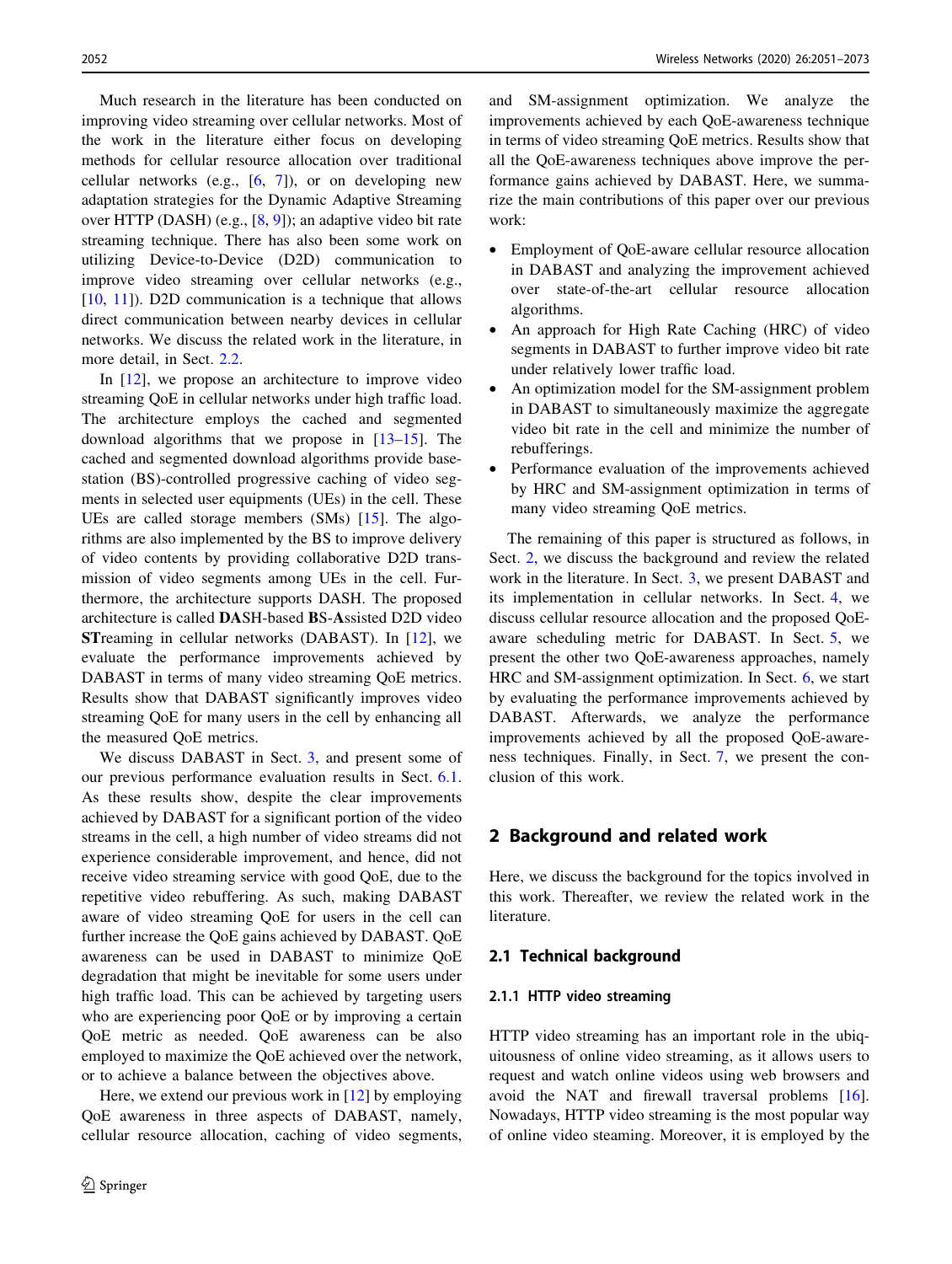biggest video sharing and OTT media services such as YouTube and Netflix.

With HTTP video streaming, the video file is divided into a stream of small HTTP files called segments. When a user requests a video stream, video segments are downloaded progressively. Received segments are stored in a video buffer. The client starts video playback after few segments are received, and the remaining segments are downloaded during playback. Playout buffer length refers to the duration of video contents available in the video buffer for playback. Video playout continues as long as video contents are available in the video buffer. If the rate at which video contents are received (data rate) is lower than the rate at which video contents are consumed (playback or playout rate), video buffer will be depleted until it is consumed. In such case, playout stops so that video contents are rebuffered.

# 2.1.2 DASH

In the case of limited network capacity or variable throughput, the data rate could repeatedly decrease below the playout rate. This could cause multiple playback interruptions (also called video rebufferings). Video rebufferings are annoying and degrade the quality of the service as perceived by the end user. DASH is a dynamic video streaming technique that allows changing the video quality to adapt to the available data rate [[17,](#page-20-0) [18](#page-20-0)]. With DASH, the segments of a video are encoded at different compression levels. As such, each segment will be available at the server side at multiple video bit rates. A media presentation description (MPD), that contains information about the video segments and the video rates at which they are available, is sent to the client. During progressive video download, the client switches between the different video bit rates to adapt to the varying data rate. This reduces the possibility of video playout buffer depletion when the data rate degrades, which reduces the number of rebufferings and improves the streaming quality. Furthermore, this allows increasing video quality when the data rate increases which improves the channel utilization. Many video streaming platforms, such as YouTube and Netflix, have adopted DASH due to the performance gains it achieves.

In DASH, switching between different video bit rates takes place at the end of video segments. An adaptation strategy is used by the DASH controller at the client to select the video bit rate of the next segment to adapt to varying data rates. A good adaptation strategy achieves a trade-off between two factors; maximizing the quality of the video by selecting the highest video bit rate the network can support, and at the same time, avoid rebufferings. Much research has been carried out on developing video bit rate adaptation strategies [[8,](#page-20-0) [19,](#page-20-0) [20\]](#page-20-0). Some of these are based on the estimated instantaneous data rate at the receiver. In such algorithms, the DASH controller selects the highest available video bit rate that is lower than the current throughput. The drawback of these approaches is that it is difficult to obtain an accurate estimation of the data rate in environments with highly variable throughput. Other algorithms are based on the length of the video playout buffer length for adaptation, as it is the main variable the controller is trying to manage. Here, we employ the buffer-based approach in [\[8](#page-20-0)], as it is robust to high data rate variability. Furthermore, in DABAST, the UE could receive a video segment from the BS or from an SM. Consequently, it would be difficult to estimate the throughput at which the next segment will be received. The adaptation algorithm,  $f(L)$ , uses the playout buffer length,  $L$ , to select the video bit rate of the next segment  $[8]$  $[8]$ .

#### 2.1.3 Video streaming QoE

With the increasing demand for video applications, supporting high quality video services while achieving user satisfaction about the service has become an important concern for cellular network operators. Users pay their operator and they expect reliable support for video services in return. If the user is not satisfied, they may switch to another provider. At the same time, different users can have different data rate requirements to achieve their satisfaction, due to the wide quality range of online videos and due to the complex, dynamic, and delay-sensitive nature of video streaming traffic. As per [\[21](#page-20-0)], major content providers have lost \$2.16 billion due to low video streaming experience, and the loss in revenue due to poor QoE is expected to increase. This has made it necessary to use QoE when evaluating video streaming services and to implement QoE-aware video delivery techniques.

Many subjective QoE studies have been conducted to determine the metrics that influence users' opinion and decide video streaming QoE [\[4](#page-20-0), [22,](#page-20-0) [23](#page-20-0)]. These metrics provide objective way to study, evaluate, and improve video streaming QoE. Regarding HTTP video streaming, it has been shown by many studies that video rebuffering and initial delay are very important factors on the user's QoE [\[4](#page-20-0), [23\]](#page-20-0). The quality of the video, measured by the video bit rate, is also an important factor on the user's QoE of HTTP video streaming.

Obviously, video stalling decreases video streaming QoE. The authors in [\[24](#page-20-0)] have shown that users usually prefer one long rebuffering duration over multiple shorter rebufferings. Many studies [[23,](#page-20-0) [24\]](#page-20-0) have shown that video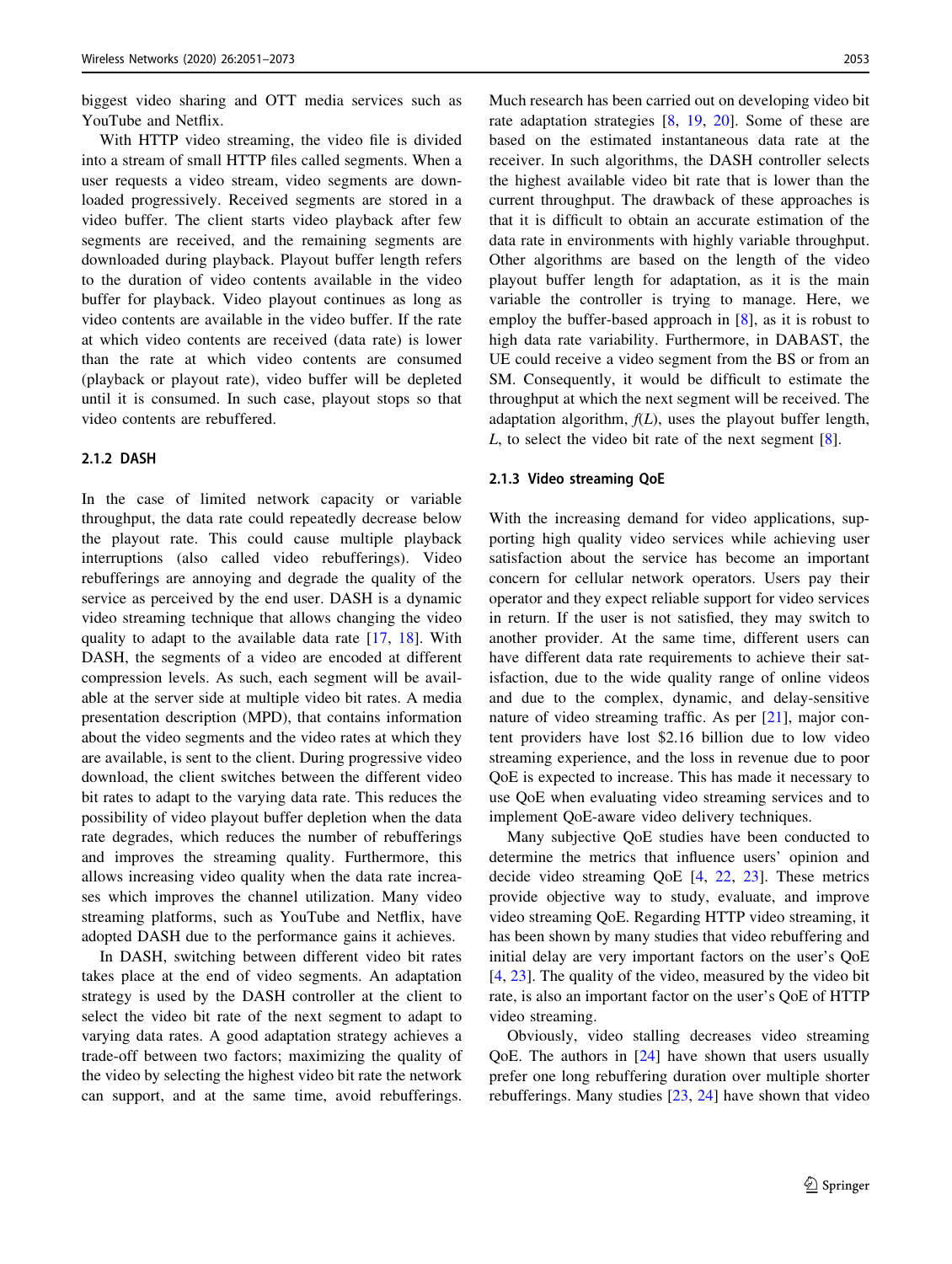<span id="page-3-0"></span>stalling has the biggest impact on QoE, and even few short rebufferings could have severe impact on the QoE. Consequently, avoiding rebufferings should be a priority. Video continuity index is a metric that considers the ratio of the rebuffering time to the total video viewing time. The continuity index is given by [[9\]](#page-20-0),

$$
\eta_c = 1 - \frac{\Delta T_{rb}}{\Delta T},\tag{1}
$$

where  $\eta_c \in [0, 1]$ ,  $\Delta T_{rb}$  is the total rebuffering time, and  $\Delta T$ is the duration of the experiment (playing time and rebuffering time). When 0 rebufferings are experienced, the continuity index value will be 1, which is the best-case scenario.

Initial delay is another factor that degrades video streaming QoE. It refers to the delay from the time a video stream is requested by the user until the time video playout starts. As video playout usually starts after few segments are received and available for playout, initial delay depends on the amount of video data needed to start playout and on the data rate. Although initial delay has an impact on video streaming QoE, studies have shown that it has less effect than video stalling  $[23, 25]$  $[23, 25]$  $[23, 25]$  $[23, 25]$  $[23, 25]$  because initial delay is usually expected, especially for relatively longer videos. Video bit rate is also a metric that affects QoE. A higher video bit rate accommodates higher image resolution and frame rate in the video, which increases video streaming QoE.

### 2.1.4 Resource allocation in LTE-A networks

The downlink scheduler is a crucial component in LTE-A systems due to its importance in efficient radio resource utilization. The downlink scheduler allocates radio resources to the UEs in the cell according to some objective (e.g., maximizing the cell's aggregate data rate). In LTE-A, the radio spectrum is accessed using orthogonal frequencydivision multiple access (OFDMA) in the DL [\[26](#page-20-0)]. With OFDMA, the radio channel is divided in both the time and frequency domains. In time, the channel is divided into sub-frames, and each sub-frame is 1 ms. Each sub-frame is divided into 2 slots of 0.5 ms each. In frequency, the channel is divided into sub-channels of 180 kHz each. A unit that is composed of one slot in time (0.5 ms) and one sub-channel in frequency is referred to as one Resource Block (RB). A RB is the smallest schedulable radio resource unit. The number of RBs in the channel depends on the channel bandwidth. For example, a 10 MHz channel contains 50 RBs. In LTE-A, the scheduler is implemented at the BS, and it is responsible for allocating RBs to active UEs. Scheduling takes place every transmission time interval (TTI), which equals to 1 ms. Scheduling involves deciding which UEs will be allocated the RBs in the next 1 ms interval, based on a certain scheduling metric.

#### 2.1.5 D2D communication in cellular networks

D2D communication is one of the main technologies in the fifth generation (5G) cellular networks [[27\]](#page-20-0) due to the improvements it provides. In traditional cellular networks, all communications from and to the UEs have to be relayed over the BS. In such communication paradigm, the radio access network (RAN) becomes the main bottleneck in cellular networks with limited cellular frequency resources that are shared among large number of users. With D2D communication, on the other hand, two UEs within proximity of each other can exchange data over direct links, without the need to relay the traffic over the BS. This can improve the data rate between the two UEs due to transmission over one hop and shorter distance. Moreover, the capacity of the cellular network can be increased by coordination of multiple short distance transmissions to achieve spatial frequency reuse. D2D communication can also extend the coverage area of the cell and improve the received signal for users at the cell edge. As such, much work has been conducted to develop applications for D2D communications in cellular networks and improve its performance [[28–30\]](#page-20-0). D2D communication allows collaboration of users in cellular networks to share contents they have. However, approaches are needed to motivate participation of users in D2D communication. Incentivizing users to participate in D2D communication is a topic that has received much interest in the last couple of years. The interested reader in this area is referred to [\[31](#page-20-0), [32](#page-20-0)].

### 2.2 Related work

Some work in the literature have been conducted on D2D video streaming in cellular networks. In [\[33](#page-20-0)], a system called MicroCast was proposed to improve the quality of video streaming. MicroCast is designed for a small group of smart phone users who are within proximity of direct communication from each other and would like to watch the same video at the same time. A similar P2P application was developed in [[11\]](#page-20-0) for live video streaming. The application is designed for a small set of devices that have both cellular and WiFi connections and interested in watching the same live stream. In both systems, users employ their cellular connections to download chunks of the video and use their WiFi connections to share among each other the downloaded chunks to improve the quality of the video stream. While the proposals in [[11,](#page-20-0) [33\]](#page-20-0) result in improvement for a small group of users, their scope is limited as they are designed for a small group of users. Furthermore, these systems are designed for live video streaming where users have synchronous playout of the video.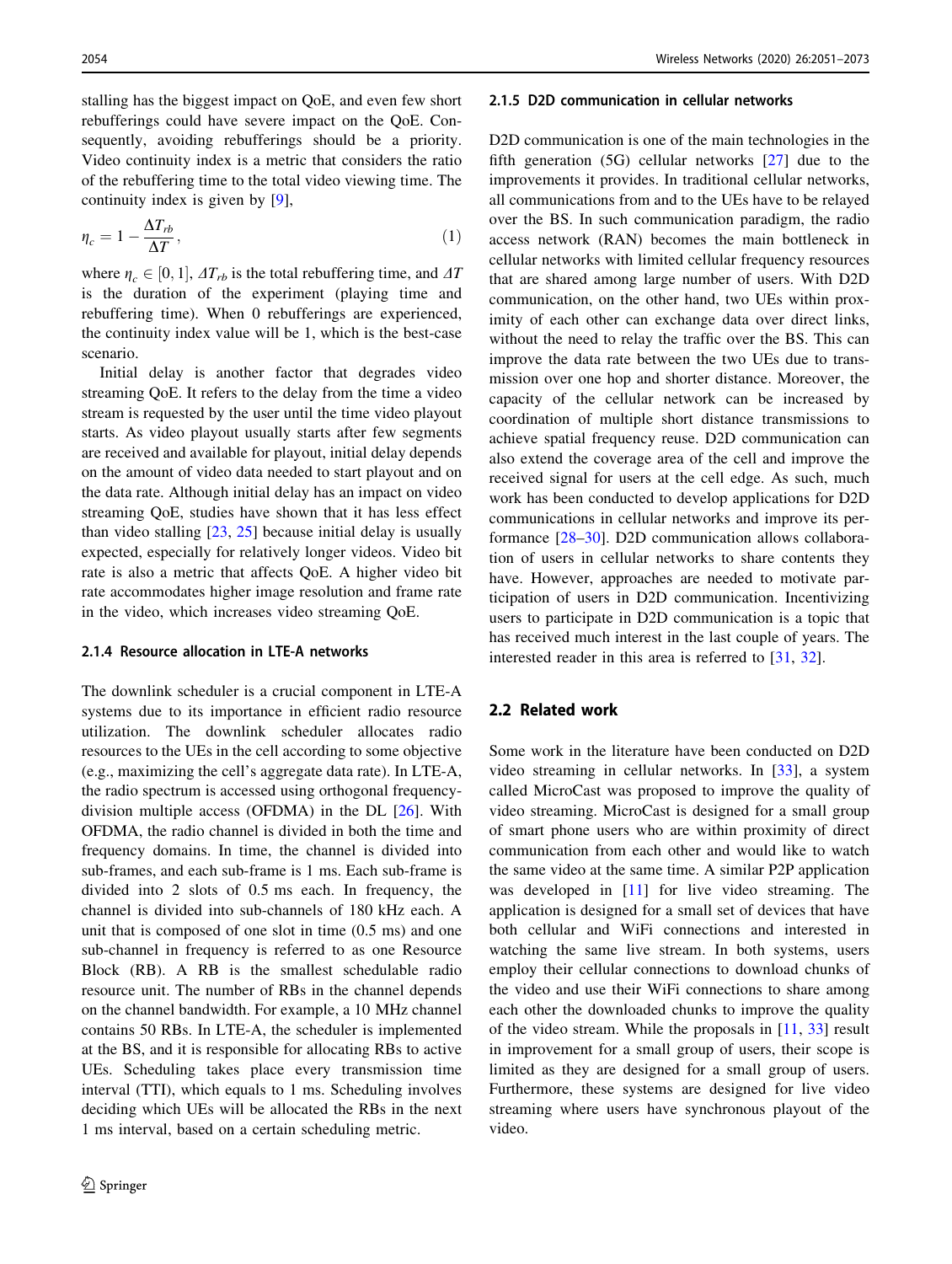In [[34\]](#page-20-0), a protocol, called RapidStream, was proposed for P2P video streaming on mobile phones. The protocol is analogous to some P2P streaming protocols on wired networks where peers disseminate their buffer maps to announce availability of video segments and request video chunks from each other based on such information. Although such protocol is suitable for P2P video streaming over wired networks, it requires too much signaling and transmission (dissemination of buffer maps) to be scalable for UEs that has limited power, processing, and transmission resources.

In [[35\]](#page-20-0), a system that employs D2D communication was proposed to improve the delivery of video segments to requesting UEs. In that system, multiple helpers can be used to deliver video segments to the requesting UE. The video is encoded by applying multiple description coding by each helper. Each helper sends a different description to the requesting UE. The authors propose an optimization model to maximize video quality and efficiently consume the helpers' energy. However, the work in [[35\]](#page-20-0) does not consider the most important metrics of video streaming QoE such as the number of rebufferings and initial delay. Improving video bit rate/video quality increases the end user QoE. Never the less, increasing video bit rate could increase transmission delays which increases the number of rebufferings and initial delays. Such factors are very important to consider as degradation of these metrics would significantly worsen video streaming QoE.

All the work above either consider the case of live streaming or do not consider how video segments are cached in helpers when evaluating performance (requested segments are assumed to be pre-cached). Moreover, all the work above consider small-scale networks (up to 10 UEs including helpers). In this work, we present and evaluate DABAST; an architecture to improve the QoE of video streaming in cellular networks with high user density. DABAST employs the cached and segmented download algorithms for BS-assisted progressive caching and D2D video transmission between UEs [\[15](#page-20-0)]. As such, DABAST does not only consider the transmission of video segments over both cellular and D2D links, but also caching of video segments. Video segments are strategically cached as per the algorithms to be available to all users in the cell. Furthermore, segments are progressively cached as requested (not to waist valuable cellular resources). Although these characteristics are very beneficial in any video streaming scenario with high number of users, they are crucial for high traffic load scenarios where various unsynchronized users are streaming recently published contents (e.g., a YouTube live video). However, with DABAST, not all requested segments are cached in the cell and the cached segments are not available in all video bit rates. Moreover, there are different frequency resources available, i.e., a cellular channel with limited bandwidth and out-of-band channel with higher bandwidth. As we will see, many decisions need to be taken dynamically regarding caching and distribution of video contents, as well as allocation of resources and SMs to improve video streaming QoE for users in the cell. Additionally, DABAST operates in proactive mode under high traffic load, where a series of successive video segments are transmitted to the user from multiple sources. From all the above, it is necessary to study resource management in DABAST and how it impacts its performance.

In [[36\]](#page-21-0), the authors proposed two scheduling algorithms for the delivery phase in D2D video streaming. The algorithms allocate frequency resources to several pre-matched D2D links. A similar algorithm has been also proposed in [\[37](#page-21-0)], where a single channel is shared by multiple D2D links of pre-matched helper-receiver pairs. As with the previous work above, the work in [[36,](#page-21-0) [37\]](#page-21-0) assume that all videos are pre-cached in the user devices before video streams start, and that each caching device already have the video available at multiple video qualities. Our proposed architecture considers not only the delivery phase, but also video caching in the UEs in a high traffic load scenario. Furthermore, the work in [\[36](#page-21-0), [37](#page-21-0)] only consider the D2D communication between the UEs in the network over a single channel, considering that all requested videos are cached. DABAST, on the other hand, provides a framework that considers not only the D2D communication between UEs (on a D2D channel), but also the cellular communication between the UEs and the BS. This is crucial because in a real scenario, many of the requested videos might not be available in the distributed cache in the cell, and hence, should be downloaded over the cellular channel through the BS. Moreover, the work in [\[36](#page-21-0), [37\]](#page-21-0) assumes that a UE is only provided the segments of a video by one helper. In DABAST, SMs are assigned dynamically to requesting UEs on a segment-by-segment basis, depending on SMs availability and video bit rates of available segments to maximize video streaming QoE.

Many video streaming QoE-aware approaches for resource allocation in conventional cellular networks (without D2D communication) have been proposed [\[6](#page-20-0), [7,](#page-20-0) [38](#page-21-0), [39\]](#page-21-0). In [[6\]](#page-20-0), an adaptive video steaming QoE maximization approach was proposed for resource allocation in LTE networks, where the playout buffer levels are signaled from the UEs to the QoE optimizer at the BS. The optimizer considers the playout buffer levels at the UEs to perform a multi-user resource allocation. A similar approach that employs the playout buffer length is proposed in [\[7](#page-20-0)]. Other approaches use a utility function that maps technical parameters such as transmission delay to QoE scores [\[38](#page-21-0), [39](#page-21-0)]. Based on this mapping, resource allocation is performed to guarantee certain QoE score to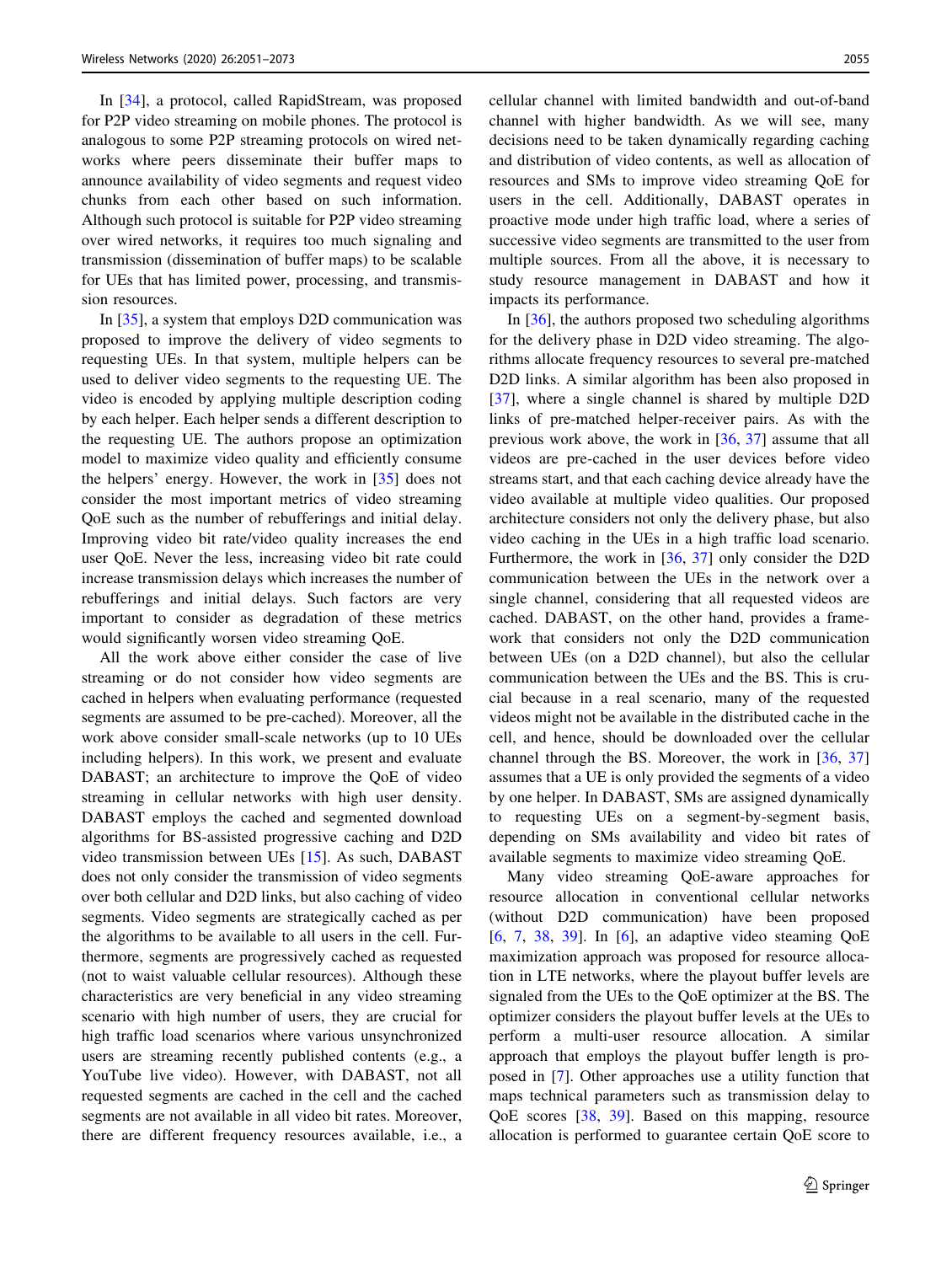<span id="page-5-0"></span>users [\[38](#page-21-0), [39\]](#page-21-0). The problem with the methods that depend on utility functions for mapping is that such models do not provide an accurate and real time evaluation of users' QoE, especially considering the complex and variable characteristics of video contents as well as the video playout dynamics at the clients such as video playout and rebuffering. The work in [[36,](#page-21-0) [37\]](#page-21-0), adopt QoE-aware approaches. They utilize the queue backlog size at the senders or estimate of the playout buffer as the metric to avoid causing long delays. However, the queue backlog size at the senders or the duration of transmitted video contents do not provide an accurate and real time way of tracking the playout buffer at the clients considering the video playout dynamics at the clients and that a user might get video contents from different sources.

In this work, we employ QoE awareness in three aspects of DABAST, namely, cellular resource allocation, caching of video segments, and SM-assignment optimization. For cellular resource allocation, we propose a scheduling metric that employs the playout buffer length which is similar to the one in [[6\]](#page-20-0) for traditional cellular networks (without D2D communication). Our scheduling algorithm is proposed to operate in DABAST and considers not only the reported playout buffer length, but also an estimation of the transmitted video contents over both the cellular and the D2D channel. Furthermore, we propose an approach for high video bit rate caching of segments in the UEs that also utilizes the metric above. Finally, we propose an approach for SM-assignment optimization to maximize the achieved QoE for users in the cell. Results show that all the QoEawareness techniques above do indeed improve the performance gains achieved by DABAST.

# 3 The DABAST architecture

In this section, we present DABAST and discuss its implementation in cellular networks. DABAST employs the cached and segmented download algorithms at the BS to provide progressive caching of video segments in SMs and to improve the delivery of video contents by providing D2D transmission of video segments from SMs to requesting UEs. The implementation of DABAST in cellular networks is depicted in Fig. [1](#page-6-0). As the figure shows, a CSVD proxy is deployed at the BS to implement the caching and distribution algorithm. In the following, we present the Cached and Segmented Video Download (CSVD) algorithm [\[14](#page-20-0), [15\]](#page-20-0), which is employed here to study the performance improvements achieved by DABAST.

With CSVD, the cell is divided by the BS into clusters. UEs in the cell are assigned to clusters based on their geographical location in the cell. Furthermore, UEs in the central area of each cluster are selected as the SMs of that cluster. SMs of a cluster are helper UEs that are used as the distributed cache of that cluster. SMs are selected in this way to prevent inter-cluster as well as inter-cell interference when the SMs transmit to other UEs in the same cluster over the D2D channel. When a UE requests a video file, the BS processes the request and responds as follows:

- Send To an SM (STSM): This case is employed to progressively cache video segments in the SMs of the clusters as requested. If the requested video file is not available in the distributed cache of a cluster (or more copies need to be cached in the cluster), the BS sends the file to an SM in the cluster and asks the SM to cache the file. These files will be available for UEs in the cluster when requested later.
- Send With Assistance (SWA): if requested segments of a video file are available in any of the SMs, the BS will ask the SMs to send the segments to the requesting UE over D2D links.
- Send To a UE (STUE): otherwise, the video file is sent through the BS over the cellular channel.

In [\[14](#page-20-0), [15](#page-20-0)], we define a protocol for CSVD including a variety of messages necessary for the interaction between the BS, requesting UEs, and SMs. A complete definition of the protocol is described. Furthermore, results show that CSVD significantly improves the cell's aggregate data rate as well as the average data rate. It is worth mentioning that D2D communication can take place over the cellular spectrum (in-band) or over unlicensed spectrum (out-ofband). Out-of-band D2D communication has the advantage of further increasing the network capacity and eliminating interference between cellular and D2D communication. As such, we consider the case of out-of-band D2D communication in our research. The channel models employed are listed in Sect. [6.1.](#page-12-0)

In DABAST, DASH-based video streaming is implemented on top of CSVD, i.e., video segments can be requested by the clients at various video bit rates with DASH, and the caching and delivery of video segments are implemented as per the CSVD algorithm. Video segments can be cached at multiple video bit rates (when possible) and delivered to users over the cellular channel or the D2D channel (when the requested segment is cached).

The CSVD proxy intercepts clients' requests for video segments and decides where to send the video segment from (e.g., as per the CSVD algorithm). If the segment is to be transmitted from an SM, an Assistance Request message will be sent to that SM to send the video segment to the requesting UE [\[15](#page-20-0)] over the D2D channel. Otherwise, the client's request will be forwarded to the DASH server.

Under high traffic load, avoiding playout rebufferings should be a priority. As such, video segments are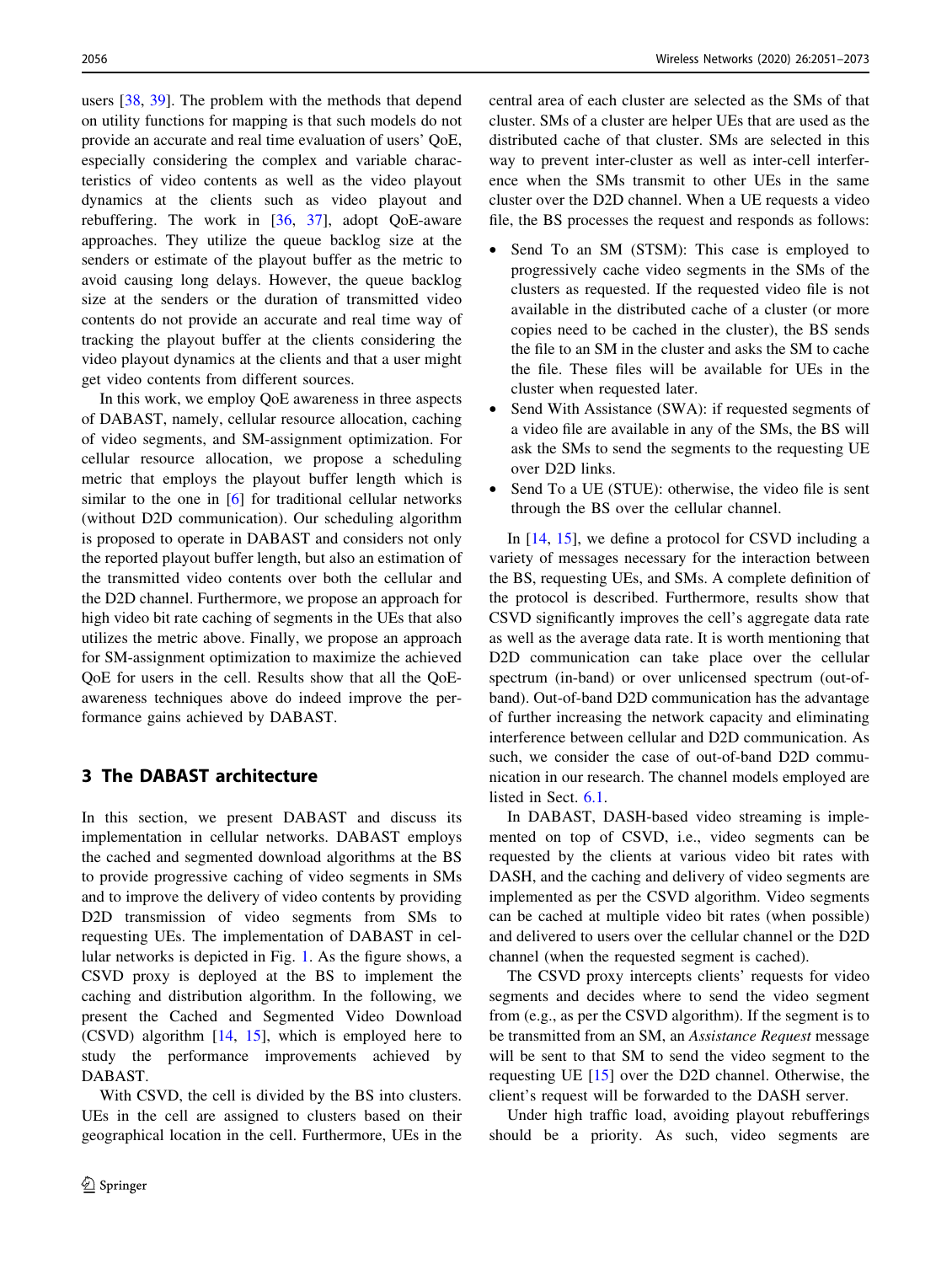<span id="page-6-0"></span>



progressively cached with low video bit rate, to minimize the number of rebufferings experienced in the cell. Furthermore, in such cases, requested video segments are transmitted to the UEs from the distributed cache (when found) even if the requested video bit rate does not match that of cached segments. This maximizes the utilization of the cached segments and the D2D channel in order to relax the RAN bottleneck and minimize the number of rebufferings. In Sect. [5,](#page-9-0) we show more sophisticated approaches for caching and distribution of video segments under relatively lower traffic load scenarios.

Under high traffic load, DABAST can also operate in proactive mode. In proactive mode, up to a maximum number of video segments can be transmitted to the requesting UE when found in the distributed cache, without waiting the user's request for each segment. This speeds up transmission of video segments and reduces the signaling and latency between the BS and the UEs. Never the less, proactive mode is activated under high traffic load and when a series of successive video segments are available in the distributed cache. If a video segment is not available in the distributed cache, user's request will be awaited.

# 4 DABAST with QoE-aware cellular resource allocation

As we will see in Sect. [6.1,](#page-12-0) results show that despite the clear improvements achieved by DABAST for a significant portion of the video streams in the cell (about half of the streams), the remaining streams do not experience considerable improvement, and hence, do not receive video streaming service with good QoE, due to the repetitive video rebuffering. As such, the operation of DABAST can be further improved by making it aware of video streaming QoE for users in the cell. This can further increase the performance gains achieved with DABAST by targeting users who are experiencing poor QoE or by improving a certain QoE metric as needed. We employ QoE awareness in three aspects of DABAST, namely, cellular resource allocation, caching of video segments, and SM-assignment optimization. In this section, we focus on the first aspect, i.e., cellular resource allocation.

## 4.1 Cellular resource allocation

Many scheduling algorithms have been proposed for LTE-A. RR is one approach that can be used to allocate frequency resources to UEs. For instance, all the RBs in a TTI can be allocated to a UE each time. Despite its simplicity and fairness, it does not consider the quality of the channel between the UE and the BS, and hence, it does not maximize the system throughput. Furthermore, although RR might be fair in a traditional cellular network, it will not be fair in the case of DABAST because some UEs get video segments over the D2D channel. If this data transmitted over the D2D channel is not taken into consideration, users who get some video segments over the D2D channel and others who get all their video segments over the cellular channel will be treated equally. One can tell that this unfairness might increase the delay to transmit segments to users who get video segments exclusively over the cellular channel, and consequently increase the possibility of rebuffering for such users.

Another algorithm that is widely used in LTE-A systems is Proportional Fair (PF) scheduling [\[40](#page-21-0)]. PF scheduling tries to achieve a balance between maximizing the system throughput and achieving fairness among the UEs competing for the cellular resources. This can be achieved by considering for each UE both the current instantaneous rate for that UE, as well as the recent average throughput of that UE.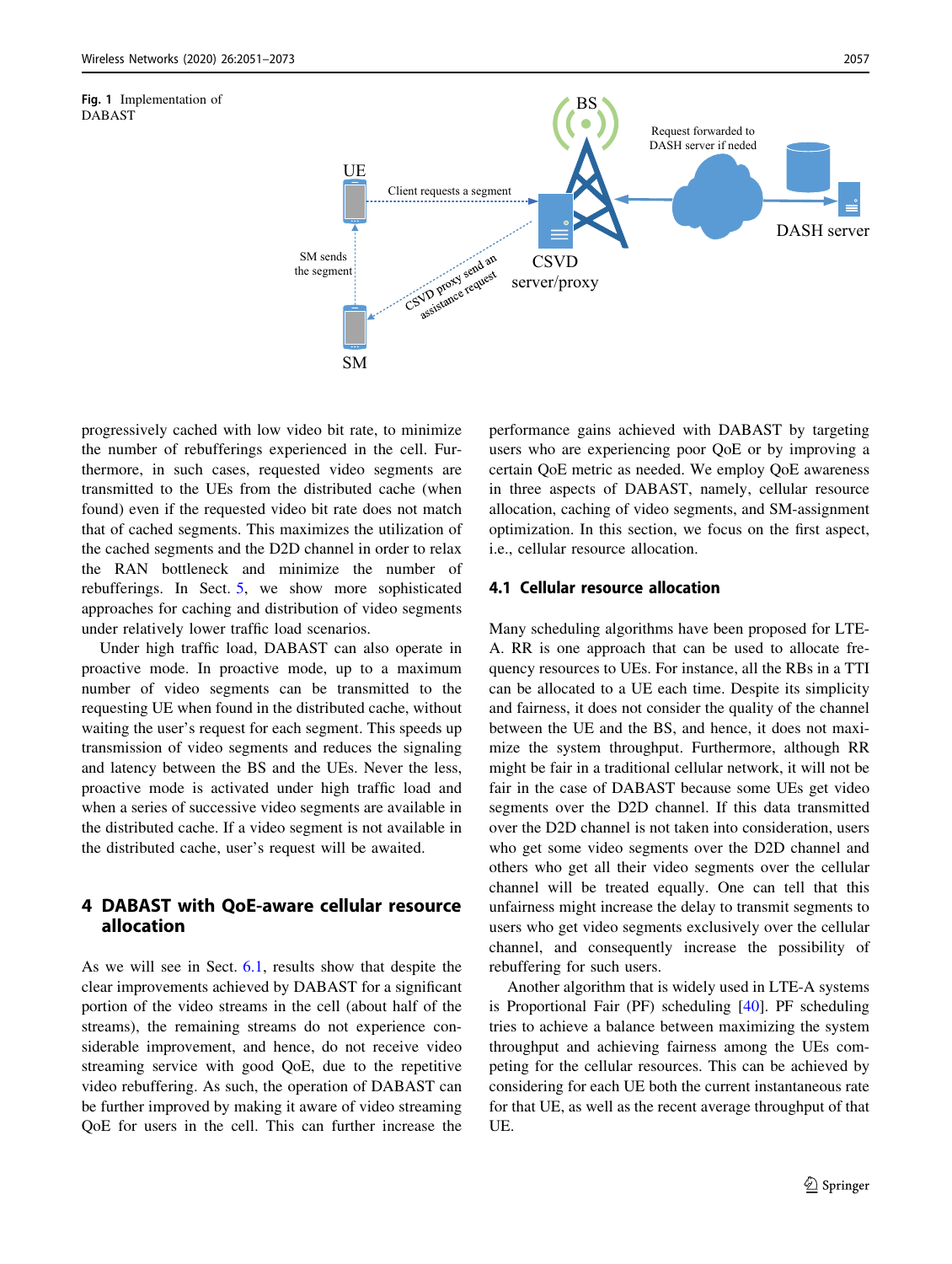The scheduling algorithms above try to optimize certain QoS objectives (e.g., fairness or maximizing the aggregate data rate). User satisfaction is very important for network operators and need to be considered in network operation. The algorithms above do not consider the QoE for users and do not try to improve the situation for users who are having low video streaming QoE. Due to the various metrics involved in video streaming QoE and due to the complex and dynamic attributes of video contents, scheduling resources for video streaming users is more complicated. Traditional scheduling algorithms that are oblivious to the end user QoE and to the characteristics of video contents might result in low QoE for high number of users.

In addition to the above, the nature of DABAST, where some video segments can be transmitted over the D2D channel from various sources, increase the complexity of the problem. The cellular resources should be allocated taking into consideration that some UEs will get their segments over the D2D channel, and hence, the cellular resources need to be utilized to help other users who are not fortunate to receive segments over the D2D channel (as their segments are not cached). In this section, we propose a scheduling algorithm for DABAST that takes into account the playout buffer length in the UEs. The metric is similar to the one proposed in [\[6](#page-20-0)] for traditional LTE-A systems. However, our algorithm is updated to consider the reported playout buffer length along with estimation of video contents transmitted over both the cellular and D2D channels. It takes into account all the information above to allocate the cellular resources in a way that improves the QoE for the users in the cell. Results show that our algorithm improves the achieved video streaming QoE for users in the cell when compared to RR and state-of-the-art PF scheduling. In the following subsections, we provide a detailed description of PF scheduling, followed by our Buffer-Based scheduling (BB).

#### 4.2 PF scheduling

PF scheduling tries to achieve a trade-off between maximizing the system throughput and achieving fairness among the UEs in the cell [[40\]](#page-21-0). In LTE-A, the BS regularly receives Channel Quality Indicator (CQI) reports from the UEs in the cell [\[40](#page-21-0)]. CQI conveys information to the BS on how good the communication channel quality is between the BS and the sending UE. From the information in the CQI, the BS estimates the supported instantaneous data rate,  $\hat{r}_k[n]$ , for each user k. The PF scheduler then selects the user  $k'$  for transmission that has the maximum scheduling metric [\[40](#page-21-0)], as follows,

$$
k' = \arg \max_{k} \{ M_k^{PF}[n] \} = \arg \max_{k} \left\{ \frac{\hat{r}_k[n]}{T_k[n]} \right\},
$$
 (2)

where  $M_k^{PF}[n]$  is the PF scheduling metric for user k,  $T_k[n]$ is the recent average throughput for user  $k$  over the past window of  $N$  transmission intervals, and  $n$  denotes the current scheduling interval. The recent average throughput for user  $k$  is calculated as follows,

$$
T_k[n] = \left(1 - \frac{1}{N}\right) T_k[n-1] + \frac{\lambda_k}{N} r_k[n],\tag{3}
$$

where  $N$  is the length of the window over which the average throughput is calculated,  $r_k[n]$  is the instantaneous data rate at scheduling interval *n*, and  $\lambda_k[n]$  is the activity factor, and it equals 1 if user  $k$  is scheduled for transmission in the nth TTI and 0 otherwise. From the above, we can see that the scheduling favors UEs with relatively higher channel quality (to maximize the aggregate data rate) by having the estimated instantaneous data rate in the nominator, and at the same time, try to maintain fairness by having the recent average throughput in the denominator.

Considering the channel instantaneous rate is very beneficial when employing PF scheduling. However, in the context of DABAST, the real advantage is using the recent average throughput of the users in addition to the instantaneous rate. As previously discussed, in DABAST, some video segments are transmitted over the cellular channel, while other video segments are transmitted over the D2D channel. By maintaining the recent average throughput of each UE, we consider the video data that is transmitted over both the cellular and the D2D channel. Hence, for UEs that received segments over the D2D channel, the recent average throughput will be relatively high, which consequently leads to favoring UEs with low recent average throughput when allocating cellular resources. Usually, these are UEs that receive their video segments exclusively over the cellular channel. This should reduce the number of rebufferings experienced by such users and consequently improve their QoE.

# 4.3 BB scheduling

Although PF scheduling provides advantages over RR scheduling, it still does not take into consideration the end user QoE. In this section, we propose a scheduling algorithm, to use with DABAST, that takes into consideration the reported length of the playout buffer at the client side. Similar metrics have been proposed for traditional LTE-A system. However, our BB scheduling algorithm is proposed to operate in DABAST and considers not only the reported playout buffer length, but also an estimation of the transmitted video duration over both the cellular and the D2D channel (from all SMs).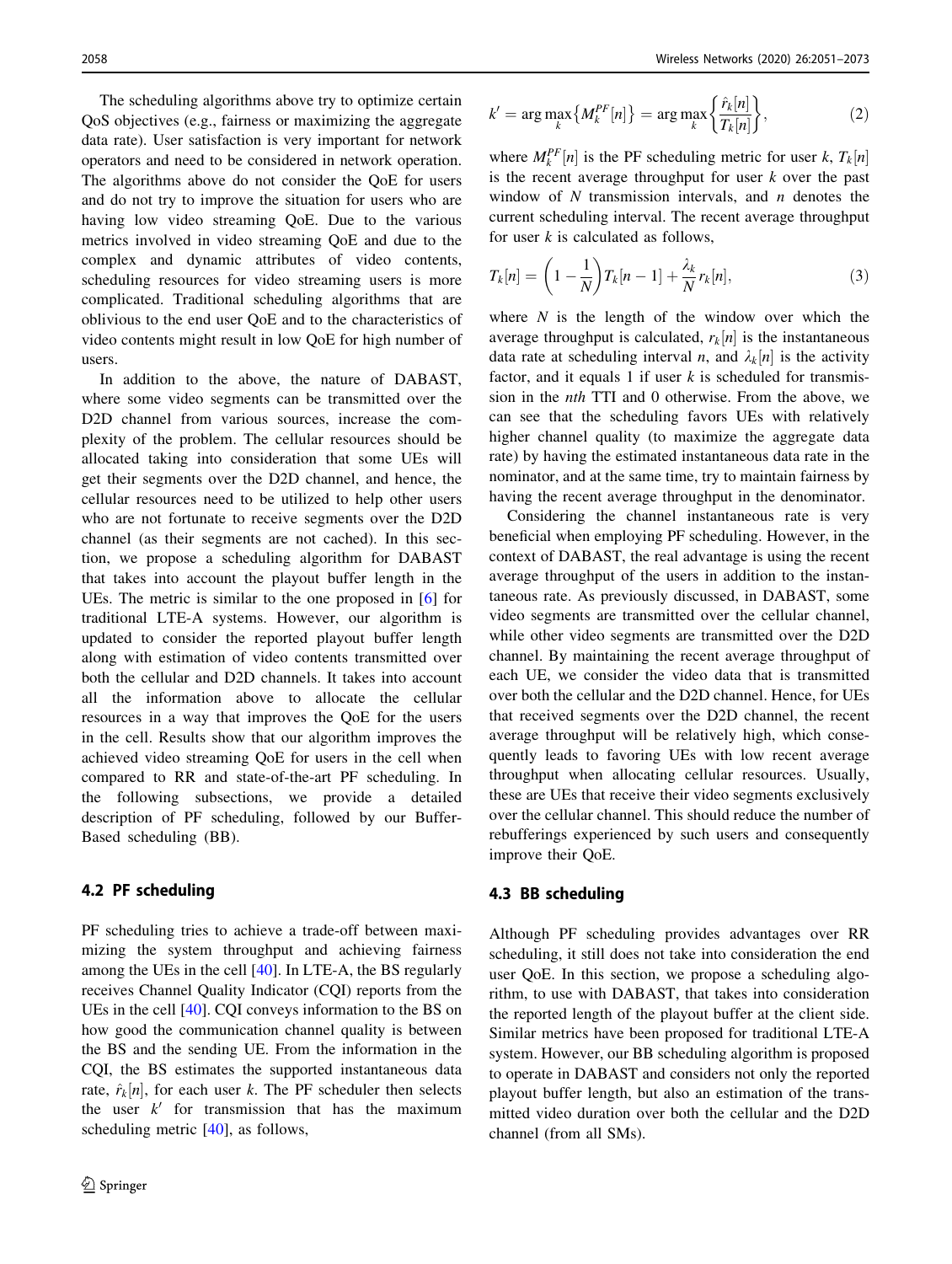In BB scheduling, the UEs signal their playout buffer length to the BS. This update can be sent in certain cases; when the change in playout buffer length from the last reported value exceeds a certain threshold (e.g., 5 s), or after a certain period passes from the last update. The update can also be sent when the client status changes (e.g., playing to rebuffering). The main idea is that the BS will allocate resources to active UEs giving more priority to UEs with low playout buffer length to avoid rebufferings.

In our BB algorithm, the BS updates the scheduling metric for each UE every TTI. The scheduling metric considers the following,

- The last reported value of the playout buffer length
- An estimation of the video content length transmitted over the cellular channel since the last update
- A third part that takes into account the segments that are being transmitted by SMs over the D2D channel

To implement the above, the BB scheduler selects the user  $k'$  for transmission that has the maximum scheduling metric, as follows,

$$
k' = \arg\max_{k} \{ M_k^{BB}[n] \},\tag{4}
$$

where the BB scheduling metric,  $M_k^{BB}[n]$ , is calculated as follows,

$$
M_k^{BB}[n] = V_{\max}[n] - (b_k[n] + p_{k,c}[n] + p_{k,d}[n]), \qquad (5)
$$

where  $V_{\text{max}}[n]$  is the current maximum video length, which is found as follows,

$$
V_{\max}[n] = \max_{k} \{ v_k[n] \},\tag{6}
$$

where  $v_k[n]$  is the length of the current video played by user k.  $b_k[n]$  is the playout buffer length in seconds for user k, as reported in the last update, and  $p_{k,c}[n]$  is the recently transmitted playout time over cellular resources since the last update, calculated as follows,

$$
p_{k,c}[n] = \frac{d_k[n]}{\zeta_k[n]},\tag{7}
$$

where  $d_k[n]$  is the amount of video data transmitted to user k since the last update, and  $\zeta_k[n]$  is the current video bit rate of the segment transmitted to user  $k$  over the cellular channel.  $p_{k,d}[n]$  is used to take into account the segments that are being transmitted to user  $k$  via D2D communication since the last update from the UE, and it is calculated as follows,

$$
p_{k,d}[n] = N_d \times w \times L \times \sigma_k,\tag{8}
$$

where  $N_d$  is the number of segments currently transmitted over the D2D channel and  $w$  is the weight given for these segments, i.e., the ones the BS sent Assistance Request message for, but they are not received yet. L is the length of the segment in seconds. Since such segments are being transmitted now, they should be taken into account when allocating cellular resources. This allows the scheduler to early distinguish UEs that are being sent video segments over the D2D channel. However, this factor is only considered here when user  $k$  does not currently have a video segment scheduled over the cellular channel. Hence, the factor  $\sigma_k$ . If user k is currently not being sent a video segment over the cellular channel,  $\sigma_k$  will be set to 1 ( $\sigma_k$  is set to 0, Otherwise). This is because  $p_{k,d}[n]$  significantly reduces the scheduling metric of user  $k$ . If the video segment that is currently scheduled over cellular resources precedes the one transmitted over the D2D channel,  $p_{k,d}[n]$ might falsely indicate that user  $k$  has a long playout buffer, which results in long transmission delays.

From the above, we can see that the metric used for BB scheduling keeps the scheduler aware of the current playout buffer length at the UEs, and hence, avoid rebufferings by allocating more resources to users with imminent playout buffer stalling, and by saving the cellular resources for users who get their video segments through the BS only (over cellular resources). It is worth mentioning that as with PF scheduling, the BB algorithm can be implemented on RB-by-RB basis. In such case,  $p_{k,c}[n]$  should be updated every time to keep track of the RBs assigned to each UE, as it is considered in the scheduling metric. However, it is computationally more efficient to implement the algorithm on a slot-by-slot basis (recall that a slot is half a TTI, i.e., 0.5 ms). In the latter case, if the RBs needed by the UE are fewer than the RBs in the slot (half TTI), the remaining RBs of the slot can be assigned to another UE to exploit all the RBs in the slot.

The work in this paper is focused on scheduling resources among video streaming users to improve video streaming QoE for such users in the cell, and avoid QoE degradation. However, in the case there are other types of traffic (i.e., background traffic) that share the same resources with video streaming users, the scheduler can employ BB scheduling to allocate resources among both video streaming traffic and other types of traffic. In such case, the scheduler can set a certain value for the playout buffer length of non-video streaming traffic. For example, a high playout buffer length value can be assigned to delaytolerant data traffic so that it has lower priority than video streaming traffic. The used value of the playout buffer length assigned to delay-tolerant traffic can be used to adjust the priority of such traffic. The higher the assigned value for such traffic the lower priority it will have. This also guarantees that resources will be allocated to delaytolerant traffic when video streaming users have a certain playout buffer length.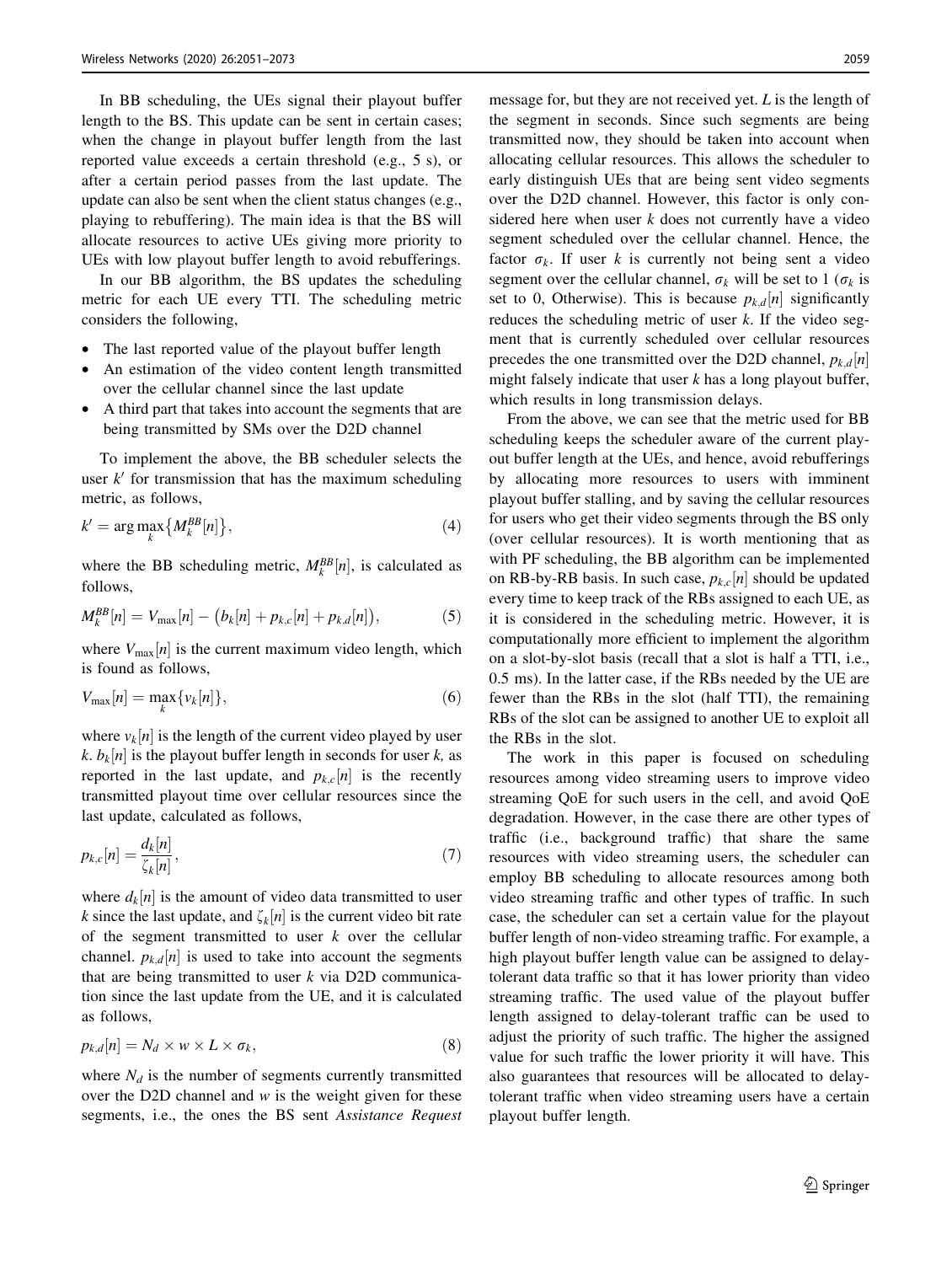## <span id="page-9-0"></span>4.4 SM assignment

In DABAST, it is realistic to assume that SMs accept up to a certain number of concurrent assistance requests. As such, the BS should decide which SM should send video segments to which requesting UE. We refer to this as the SM-assignment problem. Here, we discuss how SMs are assigned the task of video segment transmission to requesting UEs in case of RR, PF, and BB cellular resource scheduling.

In the case of RR scheduling, every time SM assignment is performed, the BS goes through the active UEs in a RR fashion and looks for a UE that needs a video segment that is available in the distributed cache with an SM that is willing to assist. This means that SM assignment is performed in RR as well. In the case the BS finds more than one SM that is available to send a video segment to a requesting UE, the BS picks the SM that provided the least assistance so far, to achieve SM load-balancing.

In the case of PF scheduling, the recent average throughput of the requesting UEs and the average data rate between SMs and requesting UEs can be both used for allocating SMs to requesting UEs. This means that PF is used for SM assignment in a similar way cellular resources are allocated. Every time SM assignment is performed, the BS goes through the requesting UEs and selects the one with the highest ratio of the average data rate to an SM over the recent average throughput of that UE. This way, we assume that UEs periodically report to the BS an estimation of the average data rate that can be achieved if data is transmitted from a certain SM to this requesting UE as proposed in [\[41](#page-21-0)]. In the case the number of requesting UEs is high, this would cause much overhead. As such, the recent average throughput only can be utilized for SM assignment. This means that the BS goes through the requesting UEs in an ascending order based on the recent average throughput, and every time the BS finds a requesting UE that needs a cached segment with available SM, it will send assistance request to that SM. As with RR, in the case the average data rate between the UEs and SMs are not utilized, a load-balancing approach can be used to select among multiple available SMs.

In the case of BB scheduling, the UEs signal their playout buffer length to the BS. Since this valuable information is available at the BS, it can be further utilized for SM assignment. In this case, the BS assigns available SMs, giving more priority to UEs who have a low playout buffer. This further decreases the possibility of playout buffer depletion and consequently reduces the number of rebufferings for users in the cell, which potentially increases their QoE. When performing SM assignment, all

the factors in (5) will be considered, i.e.,  $p_{k,d}[n]$  is always utilized, and hence is calculated as follows,

$$
p_{k,d}[n] = N_d \times w \times L. \tag{9}
$$

In the next section, we propose a more sophisticated SM-assignment approach that has more than one objective to further increase the QoE of users in the cell. In Sect. [6,](#page-12-0) we evaluate the improvements achieved by all the QoEawareness techniques, including BB scheduling.

# 5 DABAST with HRC and SM-assignment optimization

In this section, we consider cases where the available resources are enough to avoid rebufferings. We aim to further increase the utilization of the D2D channel in such cases to improve video streaming QoE for users in the cell by improving their video bit rate. We present the first proposed technique; HRC. Afterwards, we present the second proposed technique, which is SM-assignment optimization.

# 5.1 HRC

As reported by many studies, video rebuffering has the highest impact on video streaming QoE, and hence, it should be avoided as much as possible. As such, when the traffic load is very high, reducing the number video rebufferings should be a priority. In these situations, video segments are downloaded with low video bit rate to avoid rebufferings. However, when the traffic load is lower, and users are not experiencing rebufferings, it would be very beneficial to send popular videos with high video bit rate. If segments of popular videos are cached with high video bit rate, they will be sent later to requesting users over the D2D channel, which will considerably increase video bit rate for these users, and hence, increase their video streaming QoE.

We propose DABAST with HRC, to further improve video bit rate for users in the cell. With HRC, segments of a video are sent in a video bit rate that is higher than the requested video bit rate. HRC is implemented by updating the operation of the CSVD algorithm, to consider one more case. We refer to this case as the HRC case. This case is implemented as follows,

1. The first condition that is needed to consider HRC is ''low'' traffic load. Otherwise, HRC will further increase the number of rebufferings in the cell and reduce video streaming QoE. This can be decided based on the number of rebufferings. For instance, the HRC mode can be activated in the case that none of the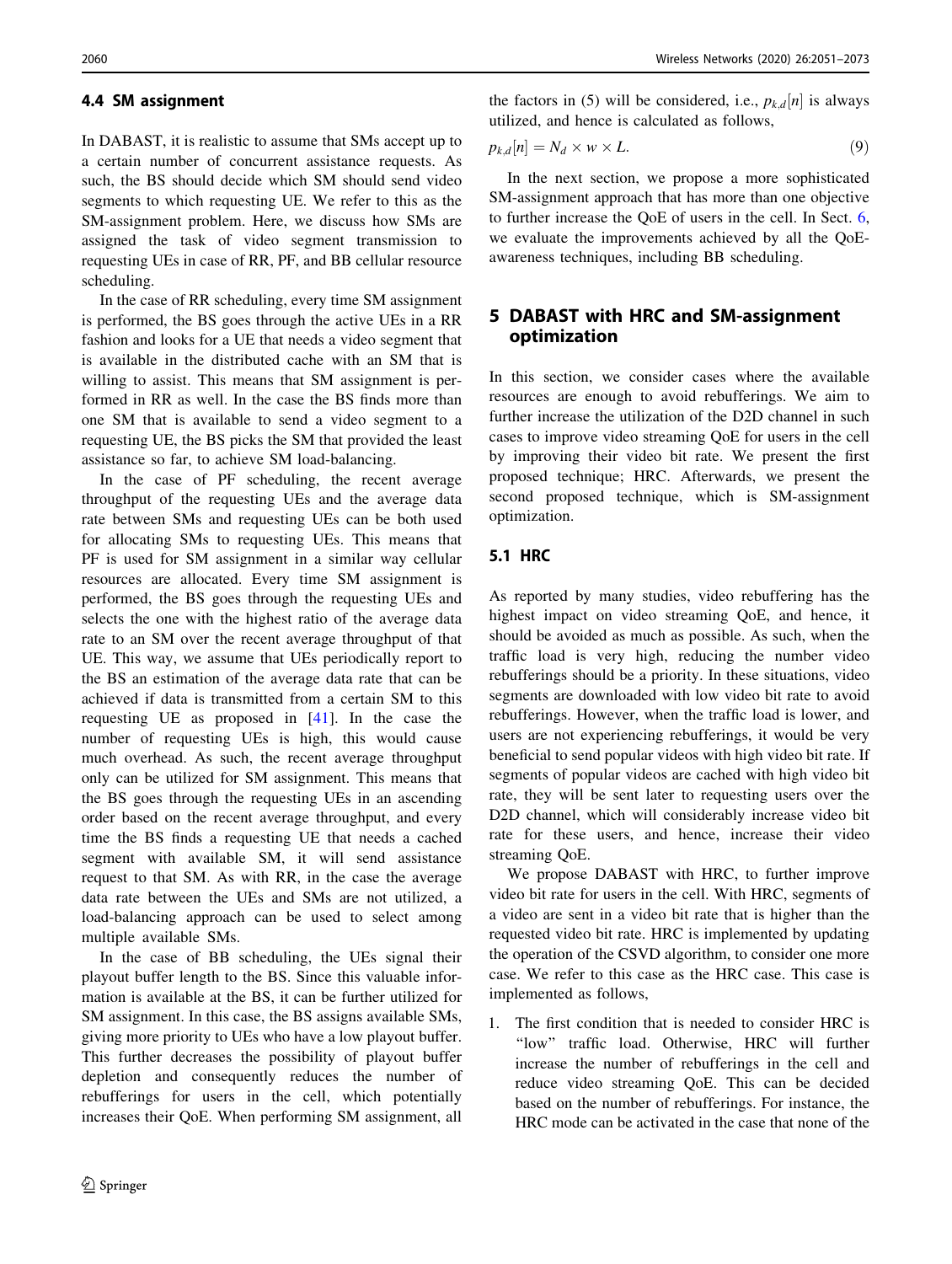<span id="page-10-0"></span>users in the cell are experiencing video rebuffering, or if the number of rebufferings is below a certain threshold.

- 2. The second condition to employ HRC is if video segments are sent to an SM. In this case, segments of the video will be cached, and hence, will be sent later to requesting UEs in a high video bit rate. On the other hand, if the video is not going to be cached, only the video bit rate of this stream will increase, and this taken risk of sending a video with bit rate higher than the requested bit rate will not result in a significant reward.
- 3. HRC is only employed if the requested video is popular. This is explained as in the previous condition. If the video that is transmitted and cached with high video bit rate is not popular, the taken risk of sending a video with high video bit rate will not result in a significant reward. This is because if the file is not popular, it may not be requested often after this time, and consequently, will not be utilized by later requests. A video file can be considered popular enough for HRC if it is requested more than a certain number of times recently.
- 4. To avoid increasing the initial delay, the first few segments are always transmitted with a low video bit rate, even in HRC. The goal of HRC is to increase the video bit rate without causing considerable degradation to other video streaming QoE metrics.

HRC ensures that video segments of popular videos are cached with high video bit rate. This will diversify the content of the distributed cache in terms of video bit rate, i.e., some segments might be cached in more than one video bit rate. As such, the BS needs ensure that high rate segments are fully exploited, and at the same time, make sure that no degradation is induced to other video streaming QoE metrics. This can be achieved by carefully assigning SMs the tasks of sending video segments. This means that HRC introduces more complexity to the problem of SM assignment. One way to implement SM assignment in this case is by employing the same approach used with BB scheduling in the previous section. That approach assigns available SMs, giving more priority to UEs who have a low playout buffer, to minimize the number of rebufferings, and in the case more than one SM is available, the decision will be made based on load-balancing among SMs. However, this approach does not take into account the video bit rate of the cached segments. Such a video bit rate oblivious approach will not fully utilize the high video bit rate segments that are available in the distributed cache of the network.

In the following, we propose a better approach that takes into account both the playout buffer length at the clients and the video bit rate of the cached segments.

## 5.2 SM-assignment optimization

Here, we consider the problem of SM assignment in the case where there are many UEs requesting video segments that are cached with multiple video bit rates. An optimal SM-assignment approach, in this case, would maximize the achievable video bit rate in the cell, without causing a considerable increase in the number of rebufferings or in the initial delay. This should be achieved under the condition that an SM only accepts up to a maximum number of concurrent requests. We also assume that the BS sends up to a maximum number of assistance requests each time SM assignment is performed. SM assignment is performed by the SM-assignment module at the BS, which runs an optimization algorithm to find the best assignment. In the following, we formulate SM assignment as a Mixed Integer Linear Programming (MILP) problem.

Let us consider a cell with multiple clusters. C represents the set of clusters in the cell. Each cluster,  $c \in C$ , has a set of helping SMs,  $M_c$ .  $M_c$  contains SMs who have cached video segments that are currently requested by some UEs in the same cluster. A cluster also has a set of requesting UEs,  $Q_c$ , which contains the requesting UEs, for which, the currently requested segment can be provided by at least one SM in  $M_c$ . If G is the set of all video segments that can be requested, i.e., all the video segments of the current video streams, then each SM,  $m \in M_c$ , is caching a subset of the video segments,  $G_m \subseteq G$ . Moreover, each requesting UE,  $q \in Q_c$ , is currently requesting a segment  $g_q \in G$ . For each cluster,  $c \in C$ ,  $S_c$  is the set of ordered pairs that represents the UE-SM combinations, in which, the SM has the segment requested by that UE.  $S_c$  can be represented as follows,

$$
S_c = \left\{ \langle q, m \rangle | q \in Q_c \land m \in M_c \land g_q \in G_m \right\}.
$$
 (10)

 $S'_{c,z}$  is a subset of  $S_c$ , that contains only the ordered pairs that has z as the first item in the pair, where  $z \in Q_c$ .  $S'_{c,z}$  can be expressed as,

$$
S'_{c,z} = \{ \langle q,m \rangle | q = z \wedge m \in M_c \wedge g_q \in G_m \}.
$$
 (11)

Similarly,  $S''_{c,t}$  is a subset of  $S_c$ , that contains only the ordered pairs that has  $t$  as the second item in the pair, where  $t \in M_c$ . S''<sub>c,t</sub> can be expressed as,

$$
S''_{c,t} = \{ \langle q,m \rangle | q \in Q_c \wedge m = t \wedge g_q \in G_m \}.
$$
 (12)

The SM-assignment problem can be formulated as an MILP problem as follows,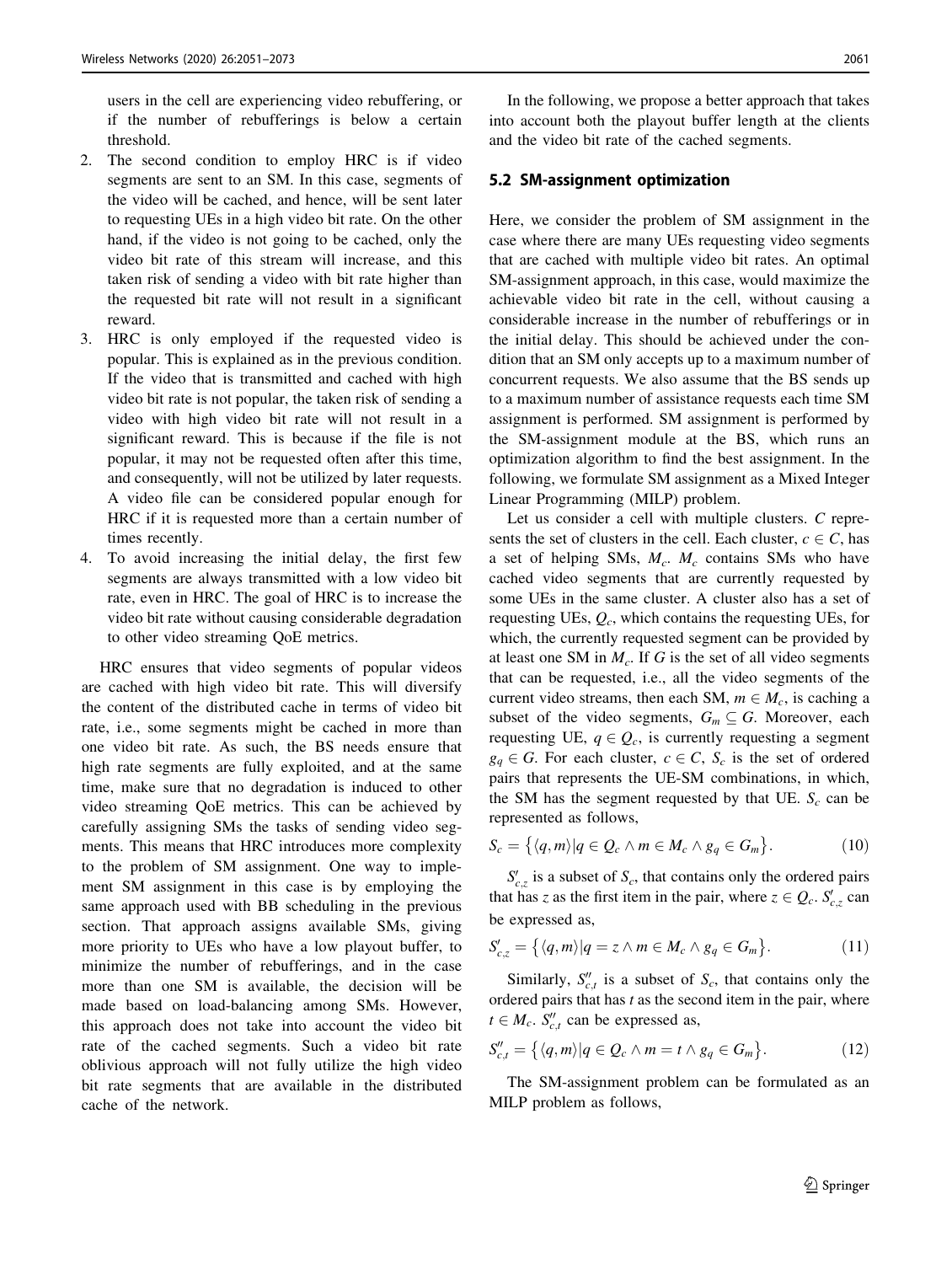$$
\max \sum_{c \in C} \left( \sum_{s \in S_c} x_s \cdot R_s - \sum_{z \in Q_c} \left( \left( 1 - \sum_{s \in S'_{c,z}} x_s \right) \cdot e^{\alpha/L_c} \right) \right),\tag{13}
$$

s.t.

$$
\sum_{s \in S'_{c,z}} x_s \le 1, \quad \forall z \in Q_c, \forall c \in C,
$$
\n(14)

$$
\sum_{s \in S''_{c,t}} x_s \le D_t, \quad \forall t \in M_c, \forall c \in C,
$$
\n(15)

$$
\sum_{c \in C} \left( \sum_{s \in S_c} x_s \right) \le A,\tag{16}
$$

$$
x_s \in \{0, 1\}, \quad \forall s \in S_c, \forall c \in C,
$$
\n
$$
(17)
$$

where,

- $x_s$  is the binary optimization variable for the *sth* UE–SM combination. It indicates whether this UE–SM combination will be selected, i.e.,  $x_s$  is 1 if the SM in this combination is assigned to the requesting UE in this combination, and 0 otherwise.
- A is the maximum number of assistance requests that can be sent each time SM assignment is performed.
- $R_s$  is the video bit rate of the segment for combination s, i.e., the video segment cached at the SM and requested by the UE in the combination.
- $D_t$  is the maximum assistance requests that can be concurrently assigned to SM t.
- $\alpha$  is an optimization parameter.
- $L_z$  is the current playout buffer length of requesting UE z.

Equation [\(13](#page-10-0)) shows the objective function to be maximized. The objective function is composed to two parts. The first part (before the minus sign) is to maximize the aggregate video bit rate. This can be achieved by assigning to each requesting UE the SM that is caching the requested segment with the highest video bit rate, which results in setting the binary variable of that combination,  $x<sub>s</sub>$ , to 1. The second part of the objective function (after the minus sign) aims to minimizing the number of rebufferings, by ensuring that the playout buffer of the UEs is above a certain level. The parameter  $\alpha$  decides how aggressive the optimizer is in favoring playout buffer depletion avoidance over maximizing the aggregate video bit rate. It controls the playout buffer level the optimizer tries to maintain before it starts assigning SMs to UEs solely to maximize the average video bit rate.

As can be seen from the equation, the first term (that maximizes the aggregate video bit rate) is usually much larger than  $\sum_{z \in Q_c} \left( \left(1 - \sum_{s \in S'_{c,z}} x_s \right) \right)$  $\left(\left(1-\sum_{s\in S'} x_s\right)\right)$ , because the first

term includes the video bit rate of each combination,  $R_s$ , which usually has high values (minimum value used for  $R_s$ is 384 kbps). As such, the exponential term,  $e^{\alpha/L_z}$ , is used in the second part. This makes the values of the two parts of the objective function comparable and allows controlling the overall objective (playout buffer depletion avoidance vs. maximizing the aggregate video bit rate) via the parameter  $\alpha$ . In the case there is a UE with a low playout buffer length, the small value of  $L_z$  will significantly increase the value of the exponential term. As such, the optimizer will give high priority to assigning an SM to that UE. However, when all the UEs have a relatively high playout buffer length, the values of the exponential term will be small, and hence, the optimizer will focus only on the first term of the objective function which maximizes the aggregate video bit rate.

From the above, we can see that this results in dynamically maximizing video bit rate. When there are UEs with low playout buffer that is below a certain threshold (decided by the value of  $\alpha$ ), increasing the playout buffer length of these UEs will have higher priority than maximizing video bit rate. However, if the playout buffer length of the UEs is above that threshold, the highest priority will be to maximize the video bit rate. In addition to maximizing the aggregate video bit rate dynamically while avoiding rebuffering, a considerable increase in the initial delay can also be avoided by controlling the value of  $\alpha$ . This is because further increase to the value of  $\alpha$  gives more priority to filling up the playout buffer of clients.

The first constraint which is imposed by Eq.  $(14)$  states that every time SM assignment is performed, a maximum of 1 SM can be assigned to any UE. The second constraint shown in Eq.  $(15)$  ensures that the number of requests sent to any SM does not exceed the maximum concurrent requests of that SM. The third constraint, which is imposed by Eq. (16) states that every time SM assignment is performed, the number of requests should not exceed a certain value. Equation (17) specifies the variable bounds of the optimization problem.

The above SM-assignment optimization problem is an MILP with  $\sum |S_c|$  variables, where  $S_c$  is the set of UE–SM

combinations in cluster  $c$ .  $S_c$  only contains the combinations where the SM can provide the current video segment requested by that UE. If  $S_c$  contains many combinations, solving the above problem might not be feasible in a TTI time. However, SM assignment does not have to be performed every TTI like cellular resource allocation. As SM assignment in DABAST is done on a segment-by-segment basis, the SM-assignment optimization problem can be performed on a scale of tens of milliseconds. Fortunately, there are many commercial solvers that can solve the above problem quickly. We employ Gurobi, a commercial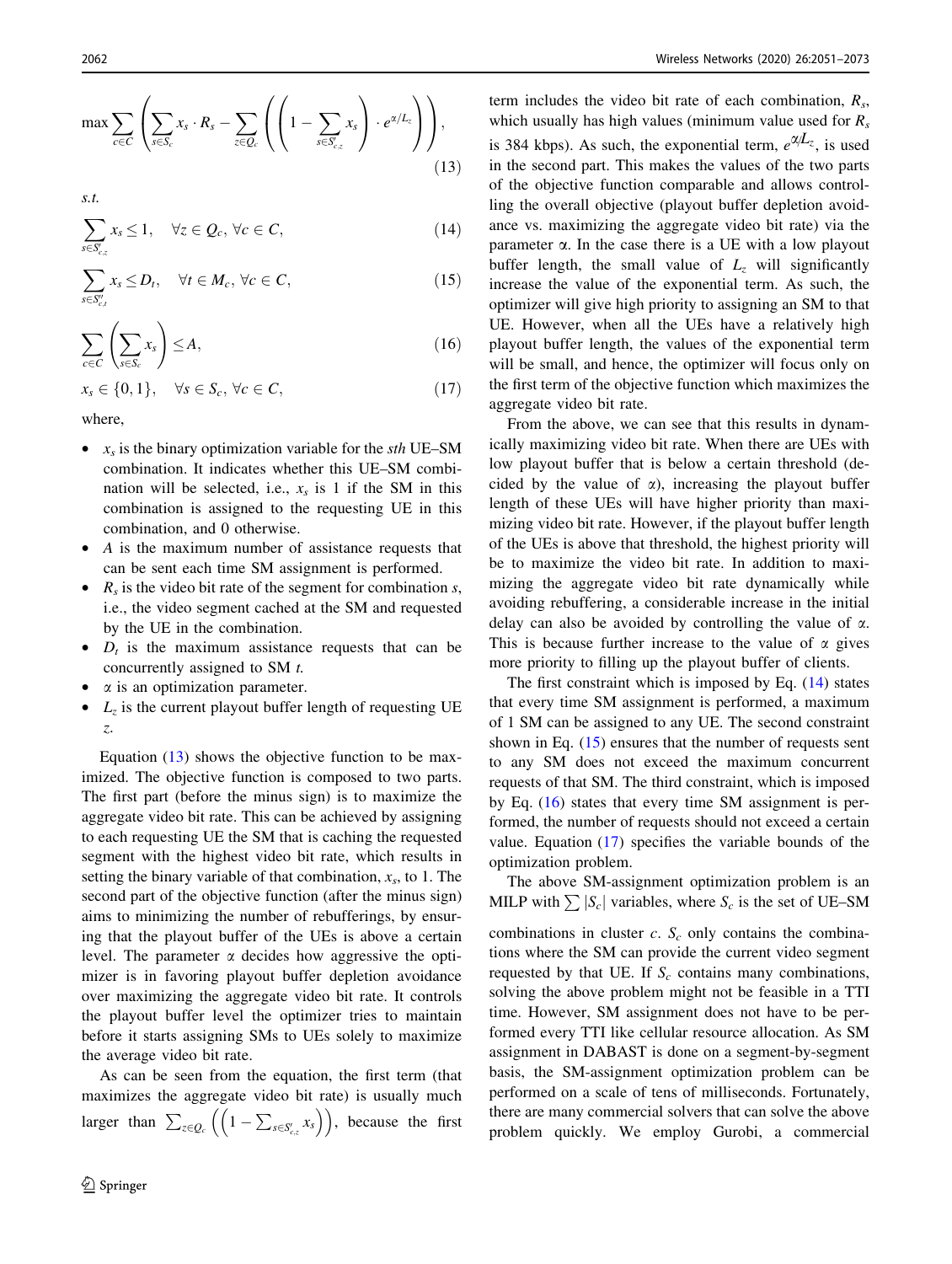<span id="page-12-0"></span>optimization solver [[42\]](#page-21-0), to solve the above optimization problem during simulations. Gurobi uses the Linear Programming (LP)-based branch-and-bound algorithm to solve MILP problems [\[42](#page-21-0)]. Furthermore, it employs many techniques to speed up execution time of the LP-based branch-and-bound algorithm, such as pre-solving, cutting planes, heuristics, and parallelism. We measured the execution times of the SM-assignment optimization problem with Gurobi. We present and discus the execution-time results in Sect. [6.3](#page-16-0).

# 6 Performance evaluation of QoE-aware DABAST

# 6.1 Performance evaluation of DABAST

We used the DEVS formalism [\[43](#page-21-0)] to build a model for DABAST in an LTE-A network and implemented our DEVS model with the  $CD++$  toolkit [[43\]](#page-21-0). For detailed description of the developed DEVS model, the reader is referred to [\[12](#page-20-0)]. System-level simulations were performed using the developed simulator to evaluate the performance of DABAST in terms of many video streaming QoE metrics, and compare it to the performance of a conventional DASH system (without D2D communication). The simulation setup is shown in Table 1. The parameters in Table 1 are taken from the LTE-A standard [\[44](#page-21-0)]. An LTE-A cell with high user density is considered in the simulations. As previously mentioned, out-of-band D2D communication is employed here. As such, no interference between cellular and D2D communication is assumed, as each communication takes place on a separate band. The urban macro propagation model [\[44](#page-21-0)] was used for cellular links with a DL operating carrier frequency of 900 MHz, and a transmission bandwidth of 10 MHz. The D2D channel model at 24 GHz was used for D2D transmission [[45\]](#page-21-0). A 60 MHz out-of-band channel is employed for D2D communication. The LTE-A protocol stack was considered for cellular and D2D communication [[46\]](#page-21-0), and all frequency resources are allocated by the BS. Furthermore, multi-radio access techNologies (RATs), dual connectivity, and flow splitting/ aggregation [\[47](#page-21-0), [48](#page-21-0)] are employed to send multiple video segments to a user (from more than one source) simultaneously, when possible.

In the beginning of each iteration of the simulations, the UEs are located throughout the cell with a uniform distribution. Then, the cell is divided into 9 clusters, where UEs are assigned to the clusters and SMs are selected. During each iteration, UEs randomly request and watch video streams from a list of 500 videos. The relative popularity of videos is modeled with the Zipf distribution. It is shown in [\[49](#page-21-0)] that this is a suitable model for this purpose. As such,

| Table 1 Simulation setup |  |  |
|--------------------------|--|--|
|--------------------------|--|--|

| Parameter                                    | Value                |
|----------------------------------------------|----------------------|
| Cellular channel BW (MHz)                    | 10                   |
| Cell range $(m)$                             | 500                  |
| Number of clusters                           | 9                    |
| BS antenna gain (dB)                         | 12                   |
| BS transmission power (dBm)                  | 43                   |
| UE antenna gain $(d)$                        | $\Omega$             |
| UE transmission power (dBm)                  | 21                   |
| Noise spectral density (dBm)                 | $-174$               |
| Antenna height (m)                           | 15                   |
| Transmission model                           | UTRA-FDD             |
| DL carrier frequency (MHz)                   | 900                  |
| Area configuration                           | Urban                |
| D2D channel BW (MHz)                         | 60                   |
| D2D carrier frequency (GHz)                  | 24                   |
| D2D transmitter TX power (dBm)               | 23                   |
| D2D large-scale fading std deviation (dB)    | 4.3                  |
| D2D receiver noise figure (dB)               | 9                    |
| D2D TX/RX height from ground (m)             | 1.5                  |
| Segment length (s)                           | 10                   |
| Number of buffered segments to start playout | $\overline{4}$       |
| Video bit rate levels (kbps)                 | 384, 768, 2000, 4000 |
| Videos length (s)                            | 441                  |
|                                              |                      |

some videos are more popular, and hence, have higher probability of being requested. During each iteration of the simulation, each UE will request two video streams. A UE requests a video stream, and after finishing the playout, it will request a second video. The arrival of requests is generated according a Poisson arrival process. The videos are available in four video bit rate levels as in Table 1. These video bit rates are adopted from the H.264/AVC video coding standard [[50\]](#page-21-0). The length of the videos is 441 s, which is the mean length of a YouTube video [\[51](#page-21-0)]. Table [2](#page-13-0) shows the mapping between the playout buffer length to the available video bit rates. This is used by the buffer-based video bit rate adaption approach that is employed by the DASH controller at the clients. Round Robin (RR) is used for cellular resource scheduling. The number of UEs in the cell is 500 and the Zipf exponent value is 1.5.

We measure all the video streaming QoE metrics discussed in Sect. [2](#page-1-0), i.e., the number of rebufferings, video continuity index, initial delay, and video bit rate. Table [3](#page-13-0) shows the mean values of these measurements from 50 simulation runs and the Margin of Error (MoE) for 95% confidence interval.

As one can see in Table [3](#page-13-0), clear improvement is achieved by DABAST over conventional DASH in terms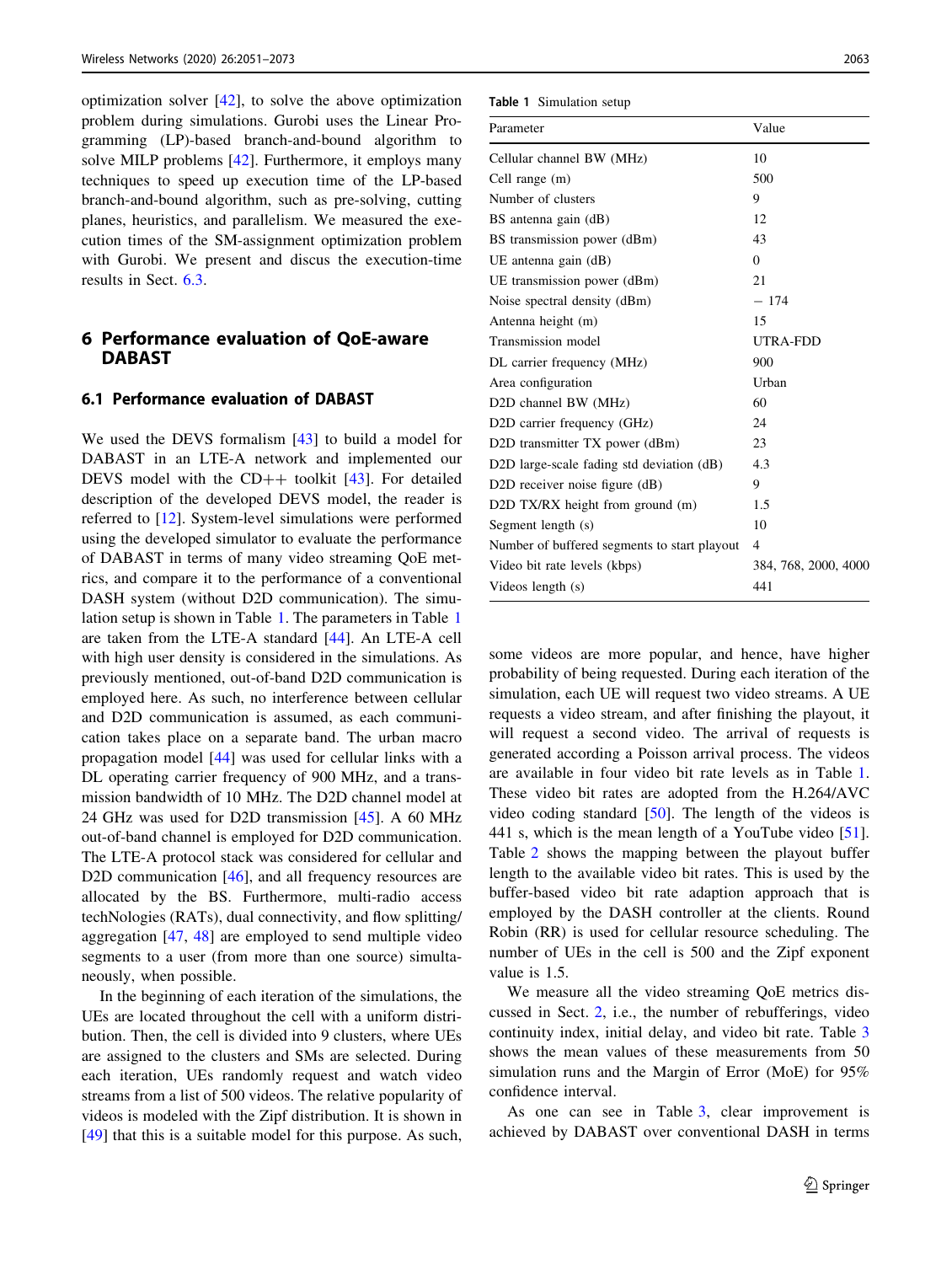<span id="page-13-0"></span>of all the measured QoE metrics. For instance, results show that DABAST achieved 50% reduction in the average number of rebufferings. This is a significant improvement in terms of the number of rebufferings, which significantly improves video streaming QoE for users in the cell. The reduction in the number of rebufferings and in the rebuffering time achieved by DABAST significantly improved the video continuity index.

The results also show that DABAST decreased the average initial delay by 50%, which is also a significant improvement. In this scenario, the average initial delay for conventional DASH is high because there are 500 UEs in the cell requesting video streams and sharing fixed cellular frequency resources (10 MHz). This is also because video playout starts after receiving 4 video segments. In addition to improving all the metrics above, DABAST also increased the average video bit rate. With DABAST, video segments are sent to requesting UEs from both the BS over the cellular channel and from the SMs over the out-of-band D2D channel, thanks to the CSVD algorithm. With conventional DASH, on the other hand, video segments are only delivered to requesting UEs through the BS over the cellular channel. As such, DABAST significantly relaxes the RAN bottleneck (reduces congestion) and improves the data rates at which video segments are transmitted to requesting UEs when compared to conventional DASH, which decreases the transmission delays of video segments. This reduces the likelihood of video buffer stalling, and consequently, reduces the number of rebufferings. This also improves the delay to transmit the first 4 segments needed to start playout, and hence, improves the initial delay.

We have also measured the number of video segments transmitted over the cellular channel and over the D2D channel. The results have shown that about half of the video segments (49.98%) were transmitted over the D2D channel. This shows how effective DABAST can be and explains the significant improvements achieved by DABAST.

Figure [2](#page-14-0) depicts the relative frequency histogram of the number of rebufferings for both conventional DASH and DABAST. One can see that with DASH, over 96% of the

Table 2 Playout buffer length-video rate mapping

| Playout buffer length (s) | Video bit rate (kbps) |  |  |
|---------------------------|-----------------------|--|--|
| 0 < L < 90                | 384                   |  |  |
| 90 < L < 150              | 768                   |  |  |
| 150 < L < 200             | 2000                  |  |  |
| 200 < L                   | 4000                  |  |  |

|  | <b>Table 3</b> Simulation results |  |
|--|-----------------------------------|--|
|--|-----------------------------------|--|

|        |        | <b>DABAST</b>     |        |  |
|--------|--------|-------------------|--------|--|
| Mean   | MoE    | Mean              | MoE    |  |
| 3.4448 | 0.0179 | 1.7272            | 0.0164 |  |
| 0.7447 | 0.0009 | 0.8699            | 0.0001 |  |
| 56.881 | 0.2200 | 28.654            | 0.4821 |  |
| 397.27 | 0.3267 | 430.16            | 1.3694 |  |
|        |        | Conventional DASH |        |  |

video streams have either 3 or 4 rebufferings. The figure also shows that with DABAST, half of the video streams have 0 rebufferings, and slightly less than half of the streams have 3 or 4 rebufferings. This explains the significant improvement achieved by DABAST in terms of the average number of rebufferings (Table 3). Even in the case of DABAST, there are users who experience 3 and 4 rebufferings. This is because we consider the case where there are no video segments are cached in the beginning, and that video segments are cached progressively as requested. However, after video segments accumulate in the distributed caches in the cell, many video segments will be sent from the SMs over the D2D channel.

These segments will be transmitted faster to the requesting UEs which prevents rebufferings. Furthermore, as many of the segments are now sent over the D2D channel, more cellular resources will be available for video streams that receive segments exclusively through the BS. This relaxes the RAN bottleneck and reduces the transmission delays for such segments, which reduces the possibility of playout buffer depletion, decreasing the number of rebufferings by 50%.

The number of received video segments with each video bit rate is shown in Table [4](#page-14-0) for conventional DASH and DABAST. One can see that in the case of DABAST, fewer video segments were received with the lowest video bit rate (384 kbps) and more video segments were received with higher video bit rates (768, 2000, and 4000 kbps). As such, the average video bit rate of DABAST is higher than that of conventional DASH, as shown in Table 3. In the case of DABAST, some clients receive video segments from both the BS and the SMs. These clients usually have longer video playout buffer length because they receive video segments with higher transmission rates. As such, these clients request video segments with higher video bit rates, which explains why some video segments were received with higher video bit rates in the case of DABAST. However, one can see from the results in Tables 3 and [4](#page-14-0) that only a small improvement is achieved by DABAST in terms of the video bit rate. As this is a high traffic load scenario, the average data rates for users in the cell are low,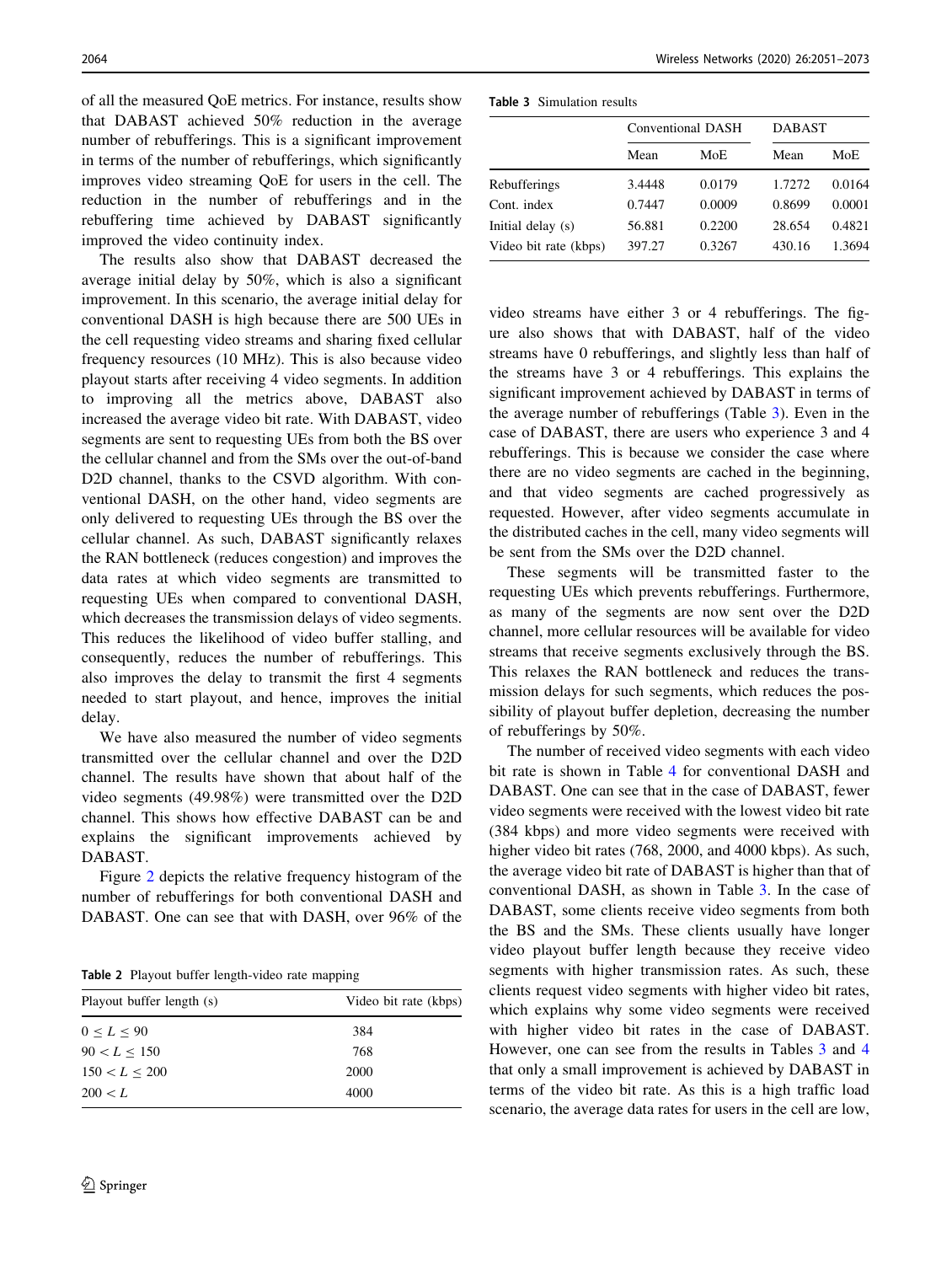<span id="page-14-0"></span>

Fig. 2 Relatve frequency histogram of the number of rebufferings for conventional DASH and DABAST

and consequently, their playout buffers are low. Hence, video segments are usually received and cached in the SMs with the lowest video bit rate. Furthermore, under high traffic load, the BS sends a cached video segment from the distributed cache even if the video bit rate of the cached segment does not match that requested by the client. As previously mentioned, this is to increase the utilization of the D2D channel and reduce the RAN bottleneck, which reduces the number of rebufferings. Hence, despite the increase in the data rates and playout buffer lengths achieved by DABAST for some clients (which increases the requested video rate), these clients still receive most segments with low video bit rate (from the distributed cache). Only when caching SMs are not available for assistance, cached segments are received through the BS with higher video bit rates.

We would like to shed some light into the feasibility of using UEs as SMs in the cell. Each SM in the simulations above caches two videos. Given that the average video bit rate delivered to UEs is 430.16 Kbps (Table 4), the needed

Table 4 Count of the received segments with each video bit rate

| Video bit rate (kbps) | Count             |               |  |  |
|-----------------------|-------------------|---------------|--|--|
|                       | Conventional DASH | <b>DABAST</b> |  |  |
| 384                   | 2,207,508         | 2,077,111     |  |  |
| 768                   | 31,494            | 149,365       |  |  |
| 2000                  | 10,998            | 19,273        |  |  |
| 4000                  | 0                 | 4251          |  |  |

storage capacity by each SM is about 370 Megabytes (not even 1 Gigabyte). This is very affordable considering that smart devices nowadays have storage capacity of multiple Gigabytes (e.g., 32–128 GB).

# 6.2 QoE-aware cellular resouce allocation

We ran simulations to evaluate the performance of DABAST in terms of video streaming QoE with all the scheduling algorithms discussed in Sect. [4](#page-6-0) (RR, PF, and BB). We measure the same QoE metrics used in Sect. [6.1.](#page-12-0) The simulation scenario and the setup in Sect. [6.1](#page-12-0) (Table [1](#page-12-0) and Table [2](#page-13-0)) are also used here. Table [5](#page-15-0) shows the mean values of the measured QoE metrics along with the MoE values for 95% confidence interval. The values in Table [5](#page-15-0) show the mean of all the average values from 50 simulation runs. The results in Table [5](#page-15-0) are for 500 UEs in the cell, Zipf exponent of 1.5, and 500 videos.

When comparing the results for DABAST with RR and PF scheduling, it can be seen that PF scheduling reduces the average number of rebufferings by 0.2848 (16.49% reduction), which is a considerable improvement. Employing PF scheduling also caused a slight improvement in the continuity index and in the average video bit rate. With PF scheduling, the scheduling metric considers the ratio of the instantaneous data rate of the UE to the recent average throughput of the UE. The recent average throughput considers the data transmitted over both the cellular and D2D resources. By maintaining the recent average throughput of each UE, we consider the video data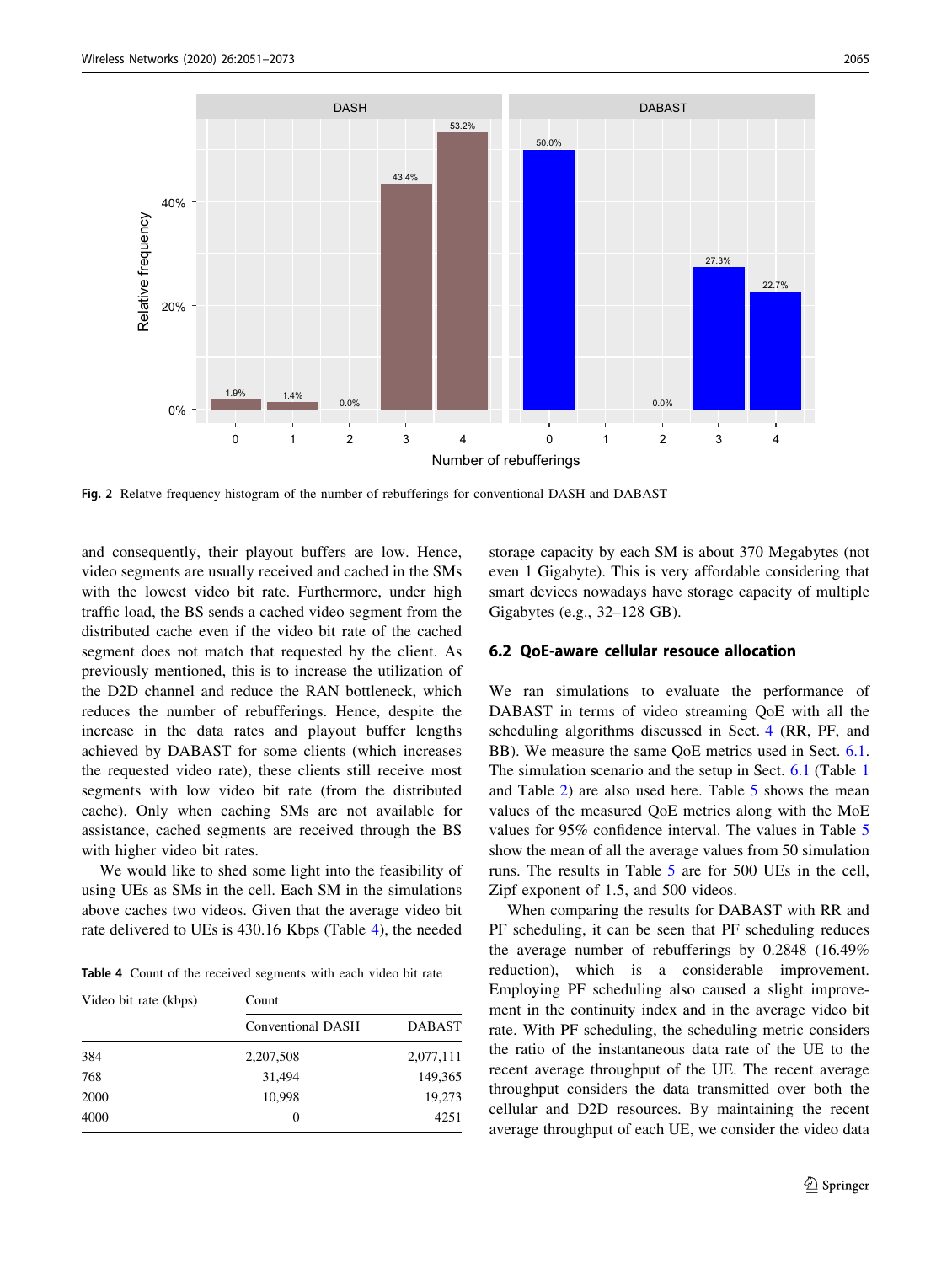Table 5 Simulation results (RR

<span id="page-15-0"></span>

|                       | DABAST-RR |        | DABAST-PF |        | DABAST-BB |        |
|-----------------------|-----------|--------|-----------|--------|-----------|--------|
|                       | Mean      | MoE    | Mean      | MoE    | Mean      | MoE    |
| Rebufferings          | 1.7272    | 0.0164 | 1.4424    | 0.0127 | 0.8787    | 0.1195 |
| Cont. index           | 0.8699    | 0.0001 | 0.8923    | 0.0009 | 0.9258    | 0.0079 |
| Initial delay (s)     | 28.654    | 0.4821 | 31.588    | 0.3159 | 28.376    | 0.7506 |
| Video bit rate (kbps) | 430.16    | 1.3694 | 433.47    | 0.8354 | 428.72    | 1.6469 |
|                       |           |        |           |        |           |        |

that is transmitted over both the cellular and the D2D channel. Hence, for UEs that received segments over the D2D channel, the recent average throughput will be relatively high, which consequently leads to favoring UEs with lower recent average throughput. Usually, these are UEs with low playout buffer and UEs that receive their video segments exclusively over the cellular channel. In this scenario, where many UEs are sharing the cellular channel, it would be beneficial to dedicate the limited cellular resources to UEs that can only get their video segments over the cellular channel. This will increase the cellular resources for these users, and further relax the bottleneck of the RAN, which reduces the number of rebufferings and increases the continuity index.

Although PF scheduling keeps track of the recent average throughput for each UE, which helps in reducing the average number of rebufferings, it is oblivious to the current playout buffer length of users. There are many cases where a high value of the recent average throughput might falsely indicate a high playout buffer length value. A general case is when a video segment with high video bit rate is transmitted to a UE. Although in such case the UE experienced high recent throughput, this was used to send relatively less video content (in s) due to the high video bit rate of the segment. There is a different and more complicated case that is specific to DABAST. With DABAST, a video segment might be sent over the D2D channel when found in the distributed cache, although the previous video segment is still being transmitted over the cellular channel. This speeds up transmission of video segments and keeps the playout buffer length consistently high. It is worth explaining that in such case, the previous segment was set for transmission over the cellular channel due to unavailability of SMs at the time this decision was made. In this case, the UE will have a high recent average throughput because a segment is transmitted over the D2D channel. Hence, the PF scheduling metric for this UE will be low, although the previous video segment is still being transmitted over the cellular channel. A low scheduling metric means that the PF scheduler will give low priority to this UE when allocating cellular resources. This usually does not result in rebuffering because such UEs (playing videos cached in the SMs) have relatively higher playout buffer as most segments are delivered over the D2D channel. Hence, the segment transmitted over the cellular channel arrives before consumption of the playout buffer. However, this might result in high initial delay when the UE is awaiting the initial video segments needed to start playout. This explains why the average initial delay is higher for DABAST with PF scheduling.

Table 5 shows that employing BB scheduling achieved significant improvement in terms of rebuffering. BB scheduling achieved 49.13% and 39.08% reduction in the average number of rebuffering over RR and PF, respectively. Table 5 shows that BB scheduling also significantly increased the continuity index. BB scheduling achieved these improvements in terms of rebuffering, while achieving a slight improvement in the average initial delay. With BB scheduling, the scheduler considers the reported playout buffer length as well as an estimation of the length of transmitted video contents. As such, the scheduler will be always aware of the current playout buffer length at the UEs, and hence, avoid rebufferings by allocating more resources to users with low playout buffer. This explains the improvement achieved by BB scheduling in terms of the number of rebufferings and the continuity index. Because BB scheduling keeps track of the actual playout buffer length, it will allocate resources to a UE if it currently has a relatively low playout buffer, even if the next segment is transmitted over the D2D channel. As such, BB scheduling does not increase the initial delay as with PF scheduling.

Table 5 shows that BB scheduling results in a very slight reduction in the average video bit rate. BB scheduling has 428.72 kbps average video bit rate, which is only 0.33% and 1.1% reduction when compared to RR and PF scheduling, respectively. This is a negligible reduction that is not even noticeable by the end user. This reduction is expected as BB scheduling utilizes more of the cellular resources to help users who get their video segments exclusively through the BS, and hence fewer segments will be sent with higher video bit rate to users with higher playout buffer, i.e., users who get some of their segments over the D2D channel.

Figure [3](#page-16-0) depicts the relative frequency histogram of the number of rebufferings for DABAST with RR, PF, and BB resource allocation. When comparing RR and PF scheduling, one can notice that with PF scheduling, more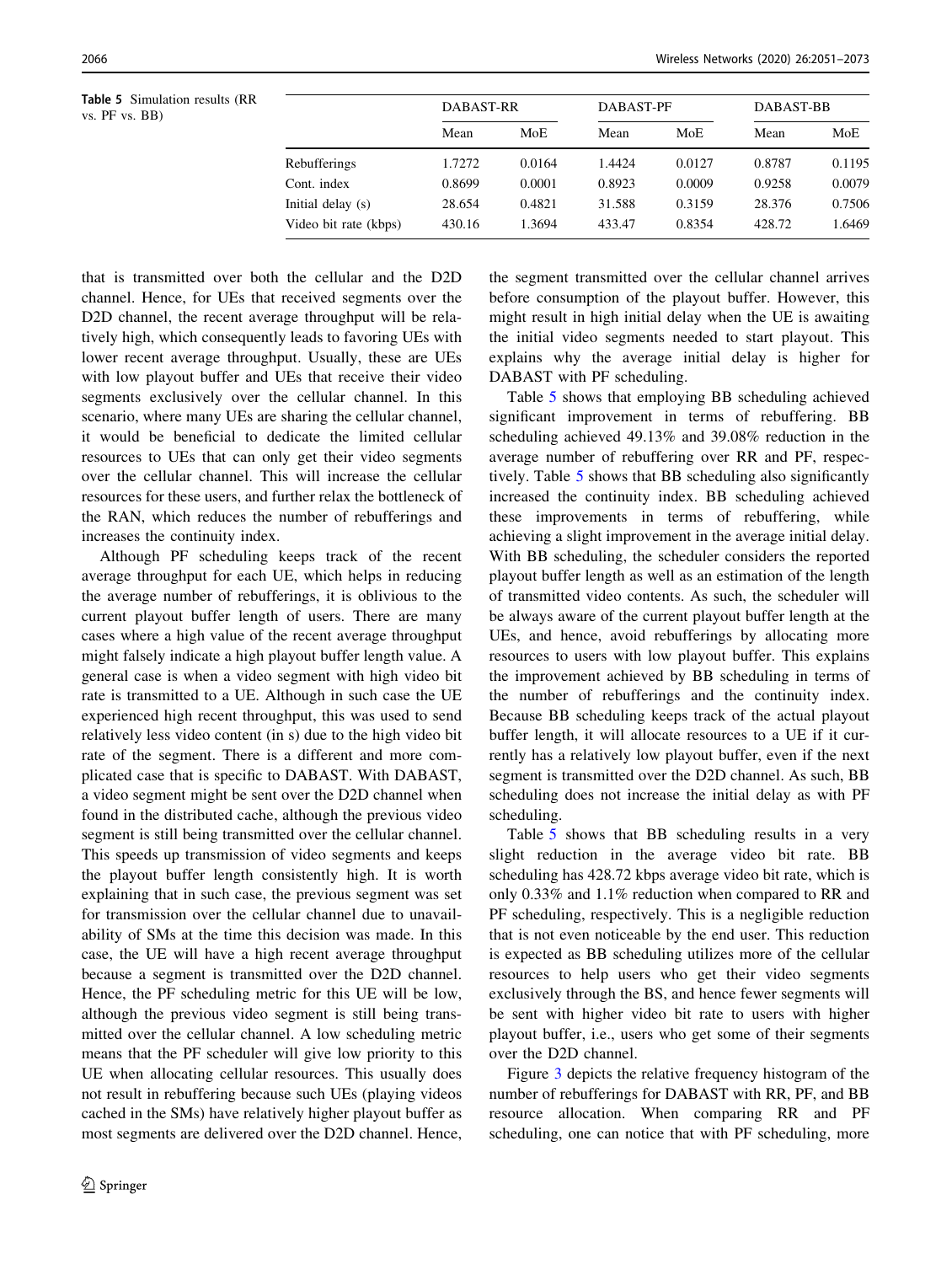<span id="page-16-0"></span>

Fig. 3 Relative frequency histogram of the number of rebufferings for DABAST with RR, PF, and BB resource allocation

video streams have 0, 1, and 2 rebufferings, and fewer video streams have 3 and 4 rebufferings. This explains the improvement achieved with PF over RR scheduling in terms of the average number of rebufferings. However, one can see from Fig. 3 that with PF scheduling, there is a very small number of streams  $(0.1\%)$  that have 5 rebufferings. As discussed above, this is because the PF scheduler is oblivious to the current playout buffer length of the users in the cell, and in some cases the higher value of the recent average throughput does not necessarily indicate a longer playout buffer. As such, the PF scheduler might ignore such users and cause them to experience 5 rebufferings.

Figure 3 shows that BB scheduling significantly reduced the number of streams with 3 and 4 rebufferings, and eliminates the case of 5 rebufferings. This explains the significant improvement achieved by BB scheduling in terms of the average number of rebufferings, and shows the importance of the playout buffer length awareness at the scheduler.

As mentioned in Sect. [6.1](#page-12-0), in each simulation run, each UE requests and watches two videos consecutively. After playout of the first video, a UE stays idle for a random period of time, and then generates another request for a video stream. Figure [4](#page-17-0) shows the relative frequency histogram for the number of rebufferings of each request for DABAST with RR, PF, and BB resource allocation. The figure shows that all the rebufferings take place during the first set of video streams. This is because at the time most of the first video streams start, there are no video segments cached in the distributed caches. Hence, most of the video segments will be delivered over the cellular channel. As such, the limited cellular channel will be shared by the large number of users. This explains the high number of rebufferings experienced by user in the first set of video streams. All the streams in the second set have 0 rebufferings. By the time the second set of streams starts, there will be many video segments cached in the clusters. Hence, many of the segments will be delivered over the D2D channel, which improves the data rates and eliminates rebufferings, as previously discussed.

Figure [5](#page-17-0) shows the histogram of the continuity-index for DABAST with RR, PF, and BB resource allocation. As can be seen from the figure, although PF scheduling increased the continuity index value for many video streams when compared to RR scheduling, there is a small number of streams that have continuity index values less than 0.7, which is the lowest value with RR scheduling. These are the users who experience 5 rebufferings, as explained above. With BB scheduling on the other hand, the continuity index value for many streams have increased, and the minimum value did not decrease (still at 0.7).

### 6.3 HRC and SM-assignment optimization

Simulations were executed to evaluate the performance of DABAST with the techniques discussed in Sect. [5.](#page-9-0) We consider 3 versions of DABAST; DABAST with BB scheduling (BB), DABAST with BB scheduling and HRC (BB-HRC), and DABAST with BB scheduling, HRC, and SM-Assignment optimization (BB-HRC-SMA). The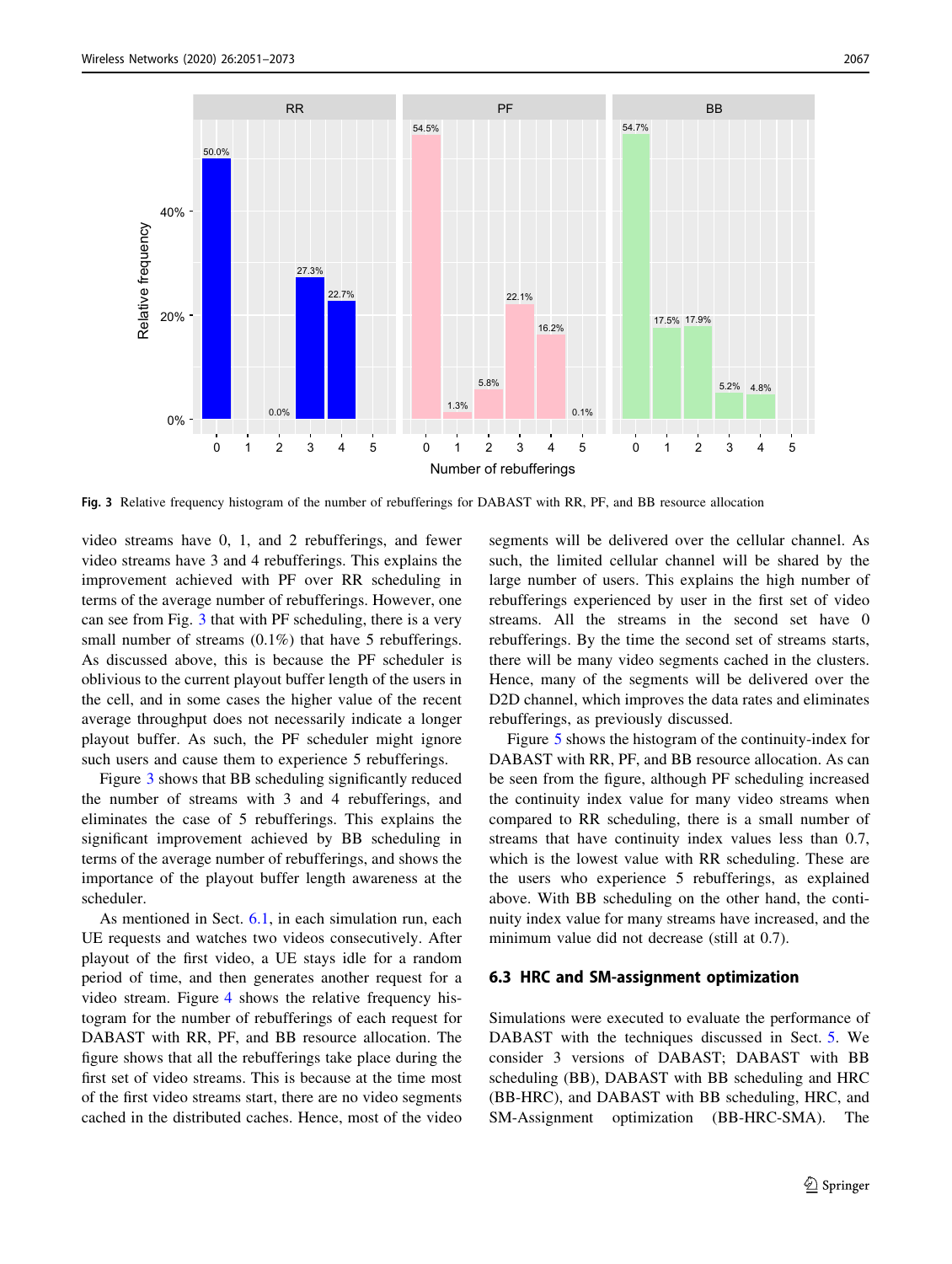<span id="page-17-0"></span>

Fig. 4 Relative frequency histogram of the number of rebufferings in each request for DABAST with RR, PF, and BB resource allocation

simulation setup in the previous sections (Tables [1,](#page-12-0) [2](#page-13-0)) was also used here. As previously discussed in Sect. [5,](#page-9-0) we consider the case of HRC when the traffic load is not high enough to cause reoccurring video buffer stalling for users in the cell. As such, we consider a cell with 300 UEs in the simulations. Moreover, a Zipf exponent of 1.5 and 500 videos are considered. We measure the same QoE metrics used in the previous sections. Table [6](#page-18-0) shows the mean values along with the MoE values for 95% confidence interval of the measured QoE metrics. The table shows the values for the three versions of DABAST, i.e., BB, BB-HRC, and BB-HRC-SMA. The average value for each simulation run was calculated. The values below show the mean of all the average values from 120 simulation runs.

Table [6](#page-18-0) shows that for BB and BB-HRC-SMA, the average number of rebufferings is 0, while BB-HRC resulted in a negligible increase in the number of rebufferings. Table [6](#page-18-0) shows that for BB-HRC, the average



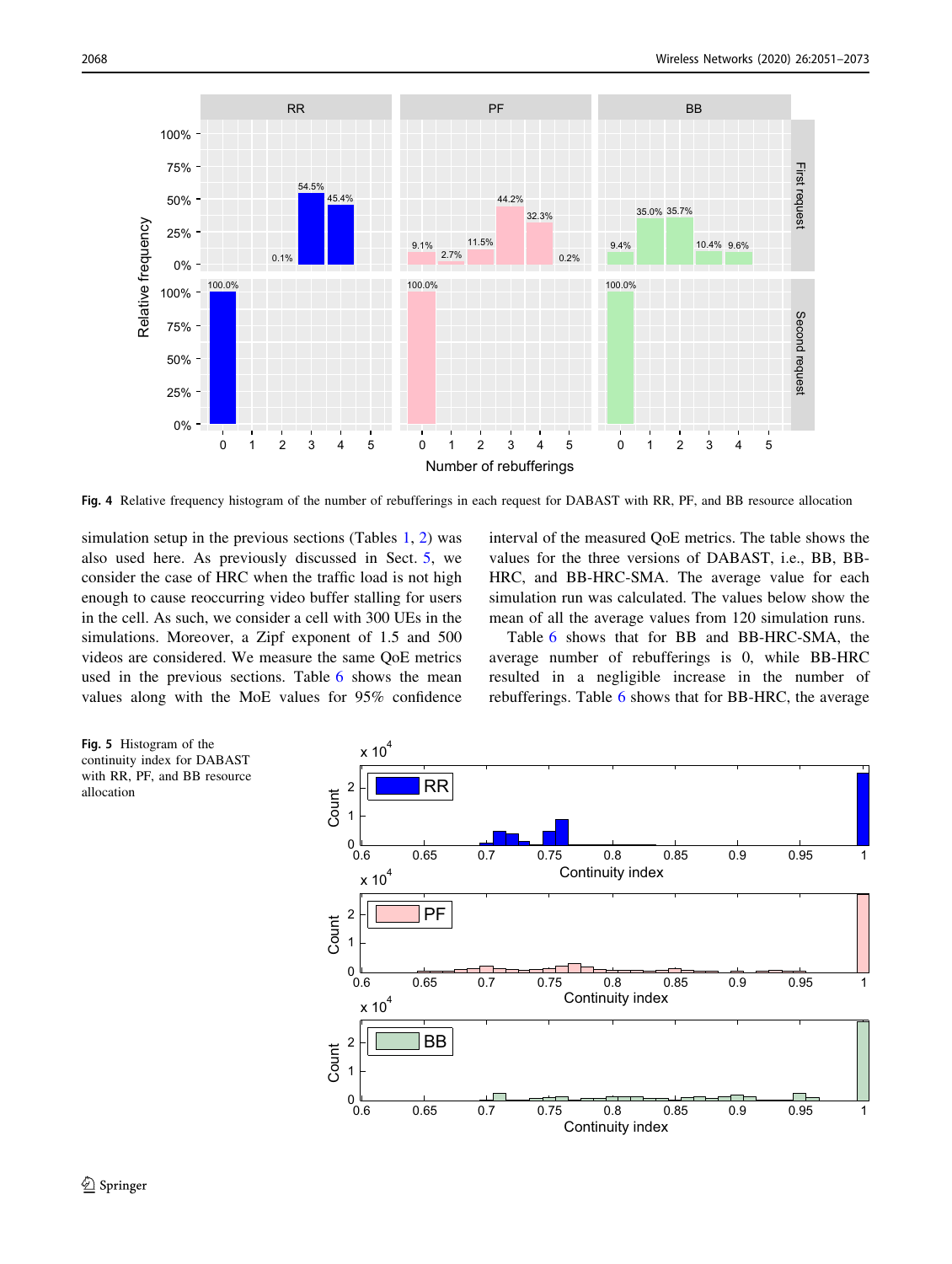<span id="page-18-0"></span>Table 6 Simulation results for DABAST (BB vs. BB-HRC vs. BB-HRC-SMA)

|                       | BB     |        | <b>BB-HRC</b> |        |        | <b>BB-HRC-SMA</b> |  |
|-----------------------|--------|--------|---------------|--------|--------|-------------------|--|
|                       | Mean   | MoE    | Mean          | MoE    | Mean   | MoE               |  |
| Rebufferings          | 0.0    | 0.0    | 0.0036        | 0.0004 | 0.0    | 0.0               |  |
| Cont. index           | 1.0    | 0.0    | 0.9997        | 0.0003 | 1.0    | 0.0               |  |
| Initial delay (s)     | 19.280 | 0.1457 | 19.580        | 0.1694 | 20.222 | 0.1474            |  |
| Video bit rate (kbps) | 459.06 | 0.9697 | 635.10        | 4.6248 | 755.00 | 5.8524            |  |

number of rebufferings is 0.0036. A further inspection of the results of BB-HRC has shown that the maximum number of rebufferings experienced by a UE is 1. This means that out of the 300 UEs, about one UE might experience 1 rebuffering. Regarding BB, it is expected to have the least average number of rebufferings, as it does not employ HRC, which means no video segments are downloaded with high video bit rate. When comparing BB-HRC and BB-HRC-SMA, we can see that in addition to significantly improving the video bit rate, BB-HRC-SMA completely avoided any rebufferings. Thanks to SM-assignment optimization, where every time SM assignment is performed, the SMs are assigned in parallel to the UEs, i.e., the optimizer has a global view of the available SMs and the requesting UEs. With BB-HRC, on the other hand, SMs are assigned to UEs sequentially. The assignment module goes through the requesting UEs in a descending order of their scheduling metric (ascending order of their playout buffer length), and each time allocates to that UE the available SM (if any) with the least load, to achieve loadbalancing between SMs. This way, the SM-assignment module might assign to a UE the SM with the least load among the available SMs, although that SM could be the only one available for the next requesting UE. This explains why BB-HRC caused a very slight increase in the average number of rebufferings.

In addition to avoiding rebufferings, BB-HRC-SMA significantly improved the average video bit rate over other versions of DABAST. The results show that BB-HRC-SMA achieved 295.94 kbps (64.47%) and 119.9 kbps (18.88%) increase in the average video bit rate over BB and BB-HRC, respectively.

Regarding the average initial delay, we can see that HRC has caused a very slight increase in the average initial delay. The results show that BB-HRC caused only 0.3 s (1.56%) increase in the initial delay, and BB-HRC-SMA caused only 0.94 s (4.88%) increase in the initial delay over BB. This is expected as many segments with higher video bit rates are transmitted with HRC. The slight increase in initial delays can be explained as follows. Although with HRC the first few segments are still sent with low video bit rate, other (subsequent) segments are transmitted with high video bit rates over cellular resources. This increases the amount of data to be transmitted over cellular resources and increases the contention for cellular resources, which causes slightly higher initial delays for other users that are currently receiving the first few segments. However, this is a small price to pay considering the significant improvement achieved in terms of the average video bit rate.

Figure 6 depicts the Empirical Cumulative Distribution Function (ECDF) of the initial delay for each version of DABAST. From the figure, one can see that all versions of DABAST have very close distribution for the initial delay, with a slight difference in the ECDF of BB-HRC-SMA for values lower than 25 s. This means that the slight increase in initial delay caused by HRC is not experienced by a small group of UEs, but rather distributed over the UEs in the cell. Thanks to BB scheduling, where cellular resources are allocated to UEs with low playout buffer, which distributes the extra delay caused by transmission of high video bit rate segments over all UEs in the cell sharing cellular resources.

We calculated the average maximum initial delay, which is the average maximum delay from all the simulation runs. The average maximum delay values for BB, BB-HRC, and BB-HRC-SMA are 35.31, 35.561, and 35.459, respectively. This means that HRC only caused a negligible increase in these values, which further shows the importance of BB scheduling.



Fig. 6 ECDF of the initial delay for DABAST (BB vs. BB-HRC vs. BB-HRC-SMA)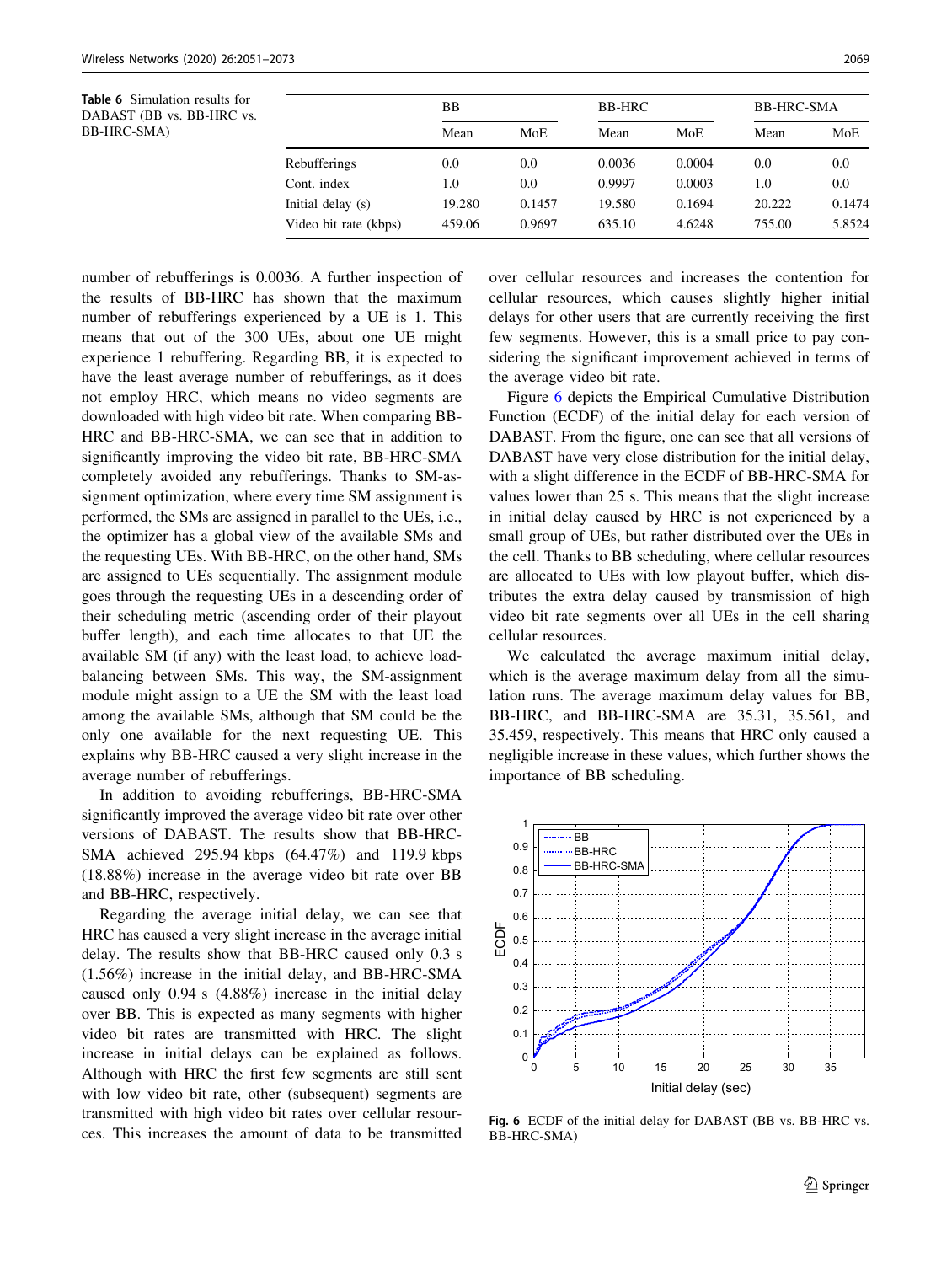<span id="page-19-0"></span>Table 7 Count of the received segments with each video bit rate

| Video bit rate (kbps) | Count     |           |                   |  |  |
|-----------------------|-----------|-----------|-------------------|--|--|
|                       | ВB        | BB-HRC    | <b>BB-HRC-SMA</b> |  |  |
| 384                   | 2,606,646 | 2,360,752 | 2,121,270         |  |  |
| 768                   | 633,354   | 492.933   | 491.777           |  |  |
| 2000                  | 0         | 386.315   | 626,953           |  |  |
| 4000                  | 0         | $\theta$  | $\theta$          |  |  |
|                       |           |           |                   |  |  |

Table 7 shows the number of video segments received with each video bit rate, for the different versions of DABAST (BB, BB-HRC, and BB-HRC-SMA). When comparing the results of BB and BB-HRC, one can see the with BB-HRC, fewer video segments are received with the lower video bit rates (384 and 768 kbps), and 386,315 video segments are received with high video bit rate (2 Mbps). These are the segments of popular videos that are downloaded and cached in the SMs with high video bit rate. When comparing the results of BB-HRC and BB-HRC-SMA, one can see that with BB-HRC-SMA, 240,638 more video segments are received with video bit rate of 2 Mbps. Most of these 240,638 video segments are received with the lowest video bit rate in the case of BB-HRC. This explains the further improvement achieved by BB-HRC-SMA over BB-HRC in terms of the average video bit rate.

As previously mentioned, we employ Gurobi, a commercial optimization solver, to solve the SM-assignment optimization problem during simulations. We measured the execution times of the SM-assignment optimization problem with Gurobi for the simulations in this subsection (Sect. [6.3\)](#page-16-0). The used machine has a Quad-core Intel i7 processor with a speed of 3.6 GHz  $\times$  8 threads. Measurements have shown that the maximum execution time of the problem was 10 ms, which is adequate for the time scale of SM assignment (tens of milliseconds as previously discussed). We also measured the execution times for the solver with 500 UEs. The maximum execution time in such scenario goes up to 20 ms, which is still adequate for the time scale of SM assignment. However, as discussed in Sect. [5](#page-9-0), HRC and SM-assignment optimization are not employed under such scenario with high traffic load.

Finally, let us again have look at the storage capacity needed by SMs in this case. More specifically, we are interested in the HRC case, where video segments are cached in high video bit rate, i.e., 2 Mbps. As mentioned above, the first 4 segments are always cached with the lowest video bit rate, while the remaining segments are cached with high video bit rate (2 Mbps). Recall that each SM stores 2 video files. As such, the storage capacity needed by each SM in this case is 1596.4 MB (1.56 GB). As discussed in Sect. [6.1,](#page-12-0) this amount of storage capacity is affordable nowadays, considering that smart devices have storage capacity of multiple Gigabytes (e.g., 32–128 GB).

# 7 Conclusion

The increasing popularity of video streaming is escalating the growth of data traffic to be transmitted over cellular networks and raising the challenge for cellular network operators. Consequently, supporting video streaming services while achieving user satisfaction about the video service has become a main concern for cellular network operators. As such, it is necessary not only to develop new techniques to improve the delivery of video streaming traffic, but also for the new techniques to consider the complex, dynamic, and delay-sensitive nature of video streaming traffic to provide the end users with good quality of experience (QoE) video streaming. In this work, we present our proposed architecture for improving the QoE of video streaming over cellular networks with high user density. The architecture employs the cached and segmented download algorithms, which provide base-station (BS)-assisted progressive caching of video segments in storage members (SMs) and device-to-device (D2D) video transmission in cellular networks. Dynamic adaptive streaming over HTTP (DASH) is also employed by the architecture to allow adaptive video streaming. The architecture is called DASH-based BS-Assisted D2D video STreaming in cellular networks (DABAST). We evaluate the performance of DABAST, through computer simulations, in terms of video streaming QoE metrics. Results show that DABAST achieves significant improvements in terms of QoE when compared to conventional video streaming over a cellular network, i.e., DASH streaming without collaborative D2D communication.

We improve the operation of DABAST by introducing QoE awareness to both caching and distribution of video segments. We employ QoE awareness in three aspects of DABAST; cellular resource allocation, caching of video segments, and SM-assignment optimization. We analyze the performance achieved by each QoE-awareness technique in terms of video streaming QoE metrics. We provide a thorough analysis of the results which show that all the proposed QoE-awareness techniques significantly improve the performance of DABAST.

Acknowledgements The authors would like to thank Dr. Stenio Fernandes from the Federal University of Pernambuco, Brazil, for his valuable assistance during this work.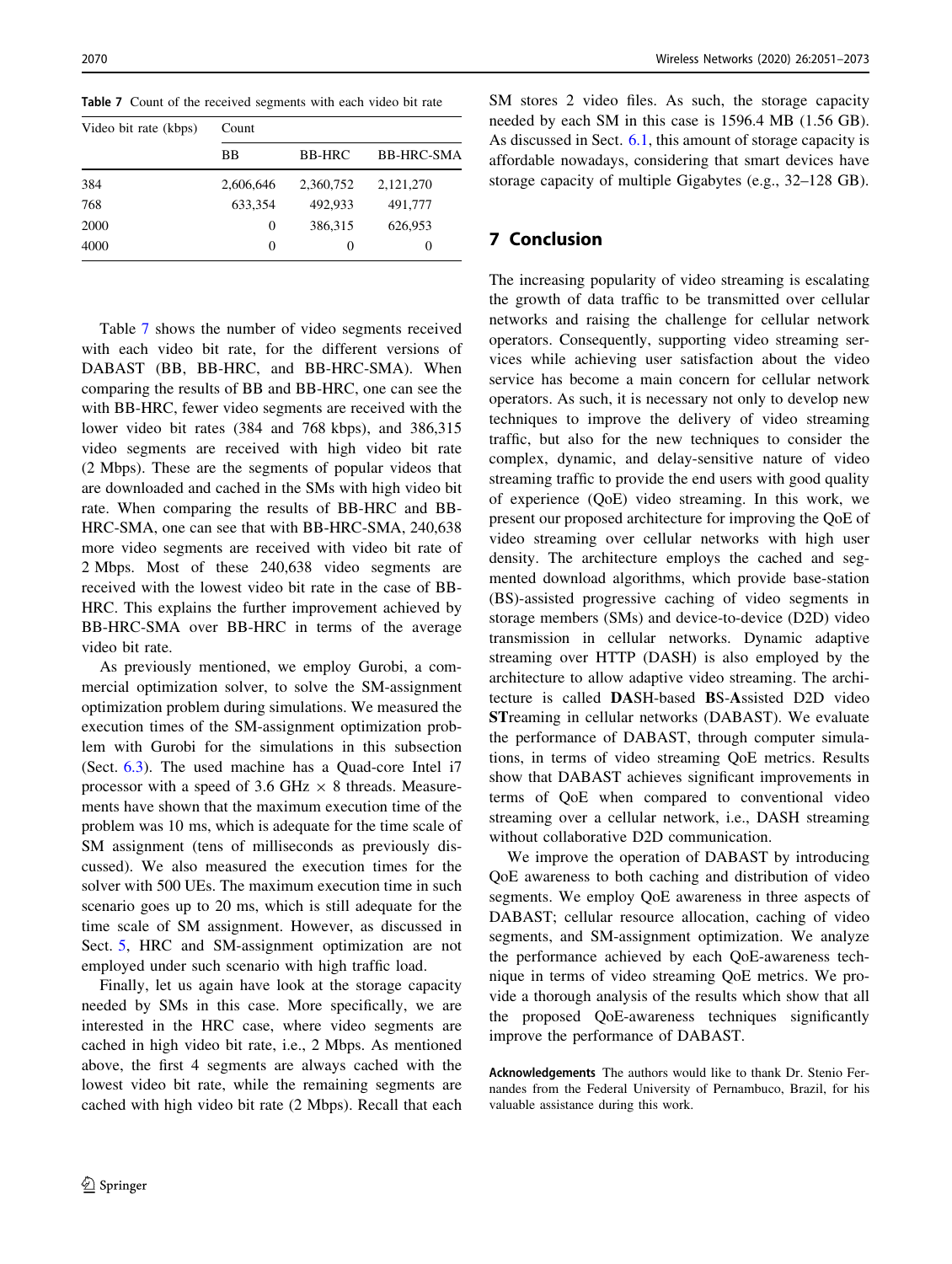# <span id="page-20-0"></span>References

- 1. Ooyala (2018) Ooyala's Q4 2017 Global Video Index. [http://go.](http://go.ooyala.com/wf-video-index-q4-2017) [ooyala.com/wf-video-index-q4-2017.](http://go.ooyala.com/wf-video-index-q4-2017) Accessed 10 Oct 2018.
- 2. Sandvine (2016) 2016 Global internet phenomena: Latin America and North America. Technical report.
- 3. Brunnström, K., Beker, S. A., De, K., et al. (2014). Qualinet white paper on definitions of quality of experience. European Network on Quality of Experience in Multimedia Systems and Services (COST Action IC 1003), Lausanne, Switzerland.
- 4. Seufert, M., Egger, S., Slanina, M., et al. (2015). A survey on quality of experience of HTTP adaptive streaming. IEEE Communications Surveys & Tutorials, 17, 469–492.
- 5. ITU. (2016). Vocabulary for performance and quality of service. ITU-T Recommendation P.10, Amendment 5.
- 6. El, Essaili A., Schroeder, D., Steinbach, E., et al. (2015). QoEbased rraffic and resource management for adaptive HTTP video delivery in LTE. IEEE Transactions on Circuits and Systems for Video Technology, 25, 988–1001.
- 7. Cicalo, S., Changuel, N., Tralli, V., et al. (2016). Improving QoE and fairness in HTTP adaptive streaming over LTE network. IEEE Transactions on Circuits and Systems for Video Technology, 26, 2284–2298.
- 8. Huang, T.-Y., Johari, R., McKeown, N., et al. (2014). A bufferbased approach to rate adaptation: Evidence from a large video streaming service. In Proceedings of the 2014 ACM SIGCOMM (pp. 187–198). New York, USA: ACM.
- 9. De Cicco, L., & Mascolo, S. (2014). An adaptive video streaming control system: Modeling, validation, and performance evaluation. IEEE/ACM Transactions on Networking, 22, 526–539.
- 10. Keller, L., Le, A., Cici, B., et al. (2012). MicroCast: Cooperative video streaming on smartphones. In the 10th international conference on mobile systems, applications, and services (pp 57–70). New York, USA.
- 11. Detti, A., Ricci, B., & Blefari-Melazzi, N. (2015). Mobile peerto-peer video streaming over information-centric networks. Computer Networks, 81, 272–288.
- 12. Al-Habashna, A., Wainer, G., & Fernandes, S. (2017). Improving video streaming over cellular networks with DASH-based deviceto-device streaming. In 2017 international symposium on performance evaluation of computer and telecommunication systems (pp. 468–475). Seattle, USA: IEEE.
- 13. Al-Habashna, A., Wainer, G., Boudreau, G., & Casselman, R. (2015). Improving wireless video transmission in cellular networks using D2D communication.
- 14. Al-Habashna, A., Wainer, G., Boudreau, G., & Casselman, R. (2016). Distributed cached and segmented video download for video transmission in cellular networks. In 2016 international symposium on performance evaluation of computer and telecommunication systems (pp. 473–480). Montreal, Canada: IEEE.
- 15. Al-Habashna, A., & Wainer, G. (2017). Improving video transmission in cellular networks with cached and segmented video download algorithms. Mobile Networks and Applications, 23, 543–559.
- 16. Li, B., Wang, Z., Liu, J., & Zhu, W. (2013). Two decades of internet video streaming. ACM Transactions on Multimedia Computing, Communications, and Applications, 9, 1–20.
- 17. Stockhammer, T. (2011). Dynamic adaptive streaming over HTTP: Standards and design principles. In Proceedings of the 2nd annual ACM conference on multimedia systems (pp. 133–144). New York, USA: ACM Press.
- 18. DASH Industry Forum. (2013). Guidelines for implementation: DASH-AVC/264 interoperability points. [http://dashif.org/wp-](http://dashif.org/wp-content/uploads/2015/04/DASH-AVC-264-base-v1.03.pdf)

[content/uploads/2015/04/DASH-AVC-264-base-v1.03.pdf](http://dashif.org/wp-content/uploads/2015/04/DASH-AVC-264-base-v1.03.pdf). Accessed 28 Feb 2018.

- 19. Tian, G., Liu, Y. (2012). Towards agile and smooth video adaptation in dynamic HTTP streaming. In Proceedings of the 8th international conference on emerging networking experiments and technologies (pp. 109–120). Nice, France: ACM Press.
- 20. De Cicco, L., Caldaralo, V., Palmisano, V., & Mascolo, S. (2013). ELASTIC: A client-side controller for dynamic adaptive streaming over HTTP (DASH). In 20th international packet video workshop (pp. 1–8). San Jose, USA: IEEE.
- 21. Conviva. (2013). Conviva releases viewer experience report. [https://www.conviva.com/press-releases/conviva-releases-viewer](https://www.conviva.com/press-releases/conviva-releases-viewer-experience-report/)[experience-report/](https://www.conviva.com/press-releases/conviva-releases-viewer-experience-report/). Accessed 10 June 2018.
- 22. Mok, R. K. P., Chan, E. W. W., Luo, X., & Chang, R. K. C. (2011). Inferring the QoE of HTTP video streaming from userviewing activities. In Proceedings of the 1st ACM SIGCOMM workshop on measurements up the stack (pp. 31–36). Toronto, Canada: ACM Press.
- 23. Hossfeld, T., Egger, S., Schatz, R., et al. (2012). Initial delay vs. interruptions: Between the devil and the deep blue sea. In 4th international workshop on quality of multimedia experience (pp. 1–6.). Yarra Valley, Australia: IEEE.
- 24. Qi, Y., & Dai, M. (2006). The effect of frame freezing and frame skipping on video quality. In 2006 international conference on intelligent information hiding and multimedia (pp. 423–426). Pasadena, USA: IEEE.
- 25. Sackl, A., Egger, S., & Schatz, R. (2013). Where's the music? Comparing the QoE impact of temporal impairments between music and video streaming. In 5th international workshop on quality of multimedia experience (pp. 64–69). Klagenfurt am Wörthersee, Austria: IEEE.
- 26. 3GPP. (2015). Evolved universal terrestrial radio access: Physical channels and modulation. Technical report TS 36.211.
- 27. Agiwal, M., Roy, A., & Saxena, N. (2016). Next generation 5G wireless networks: A comprehensive survey. IEEE Communications Surveys & Tutorials, 18, 1617–1655.
- 28. Asadi, A., Wang, Q., & Mancuso, V. (2014). A survey on deviceto-device communication in cellular networks. IEEE Communications Surveys & Tutorials, 16, 1801–1819.
- 29. Kaufman, B., & Aazhang, B. (2008). Cellular networks with an overlaid device to device network. In the 42nd Asilomar conference on signals, systems and computers (pp. 1537–1541). Pacific Grove, USA: IEEE.
- 30. Doppler, K., Rinne, M. P., Janis, P., et al. (2009). Device-todevice communications; functional prospects for LTE-advanced networks. In IEEE international conference on communications workshops (pp. 1–6). Dresden, Germany: IEEE.
- 31. Duan, L., Gao, L., & Huang, J. (2014). Cooperative spectrum sharing: A contract-based approach. IEEE Transactions on Mobile Computing, 13, 174–187.
- 32. Zhang, Y., Song, L., Saad, W., et al. (2015). Contract-based incentive mechanisms for device-to-device communications in cellular networks. IEEE Journal on Selected Areas in Communications, 33, 2144–2155.
- 33. Le, A., Keller, L., Seferoglu, H., et al. (2016). MicroCast: Cooperative video streaming using cellular and local connections. IEEE/ACM Transactions on Networking, 24, 2983–2999.
- 34. Eittenberger, P. M., Herbst, M., & Krieger, U. R. (2012). RapidStream: P2P streaming on android. In 2012 19th international packet video workshop (pp. 125–130). Munich, Germany: IEEE.
- 35. Duong, T. Q., Vo, N.-S., Nguyen, T.-H., et al. (2015). Energy-aware rate and description allocation optimized video streaming for mobile D2D communications. In 2015 IEEE international conference on communications (pp. 6791–6796). London, UK: IEEE.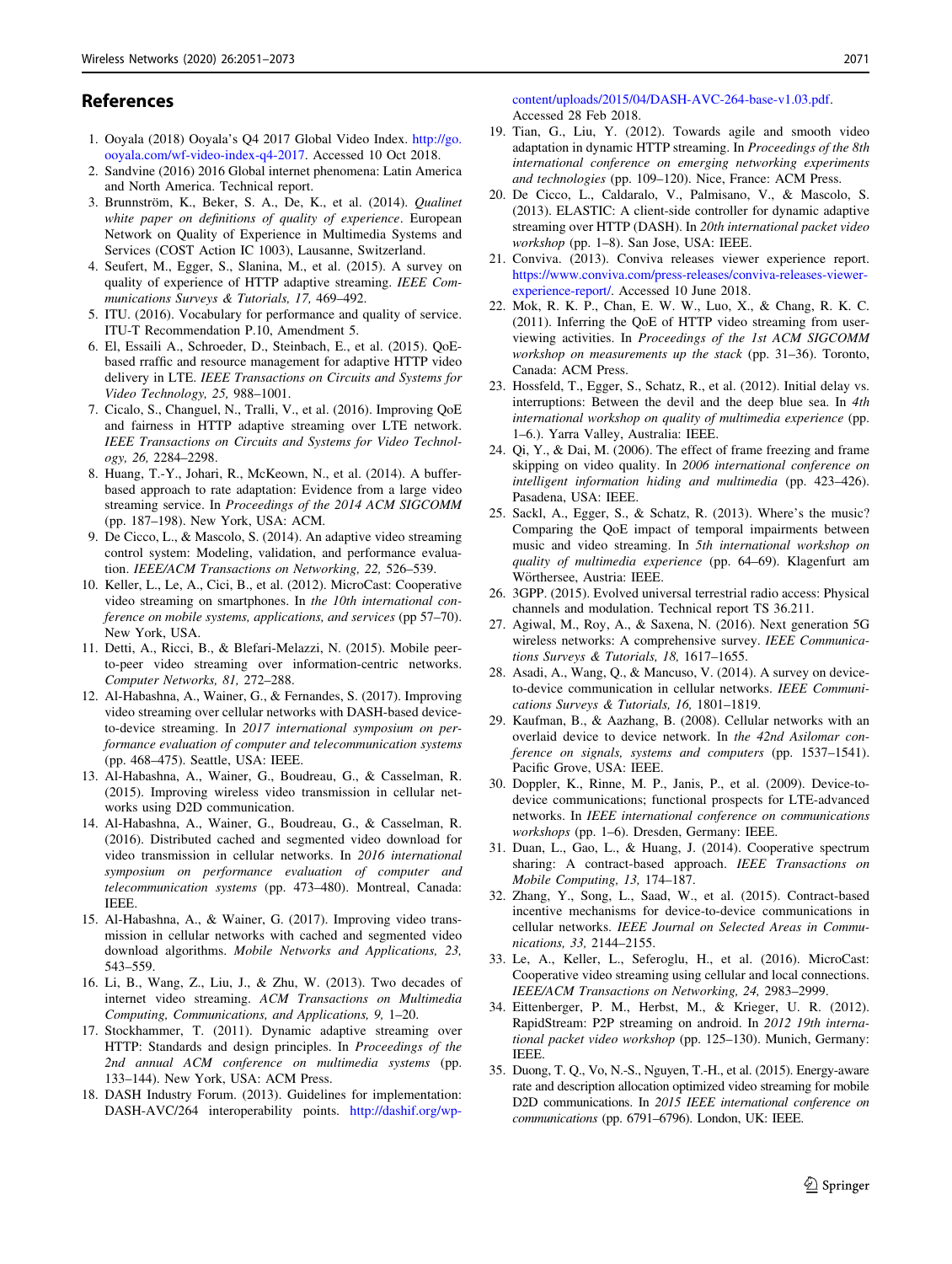- <span id="page-21-0"></span>36. Kim, J., Caire, G., & Molisch, A. F. (2016). Quality-aware streaming and scheduling for device-to-device video delivery. IEEE/ACM Transactions on Networking, 24, 2319–2331.
- 37. Zhu, H., Cao, Y., Wang, W., et al. (2015). QoE-aware resource allocation for adaptive device-to-device video streaming. IEEE Network, 29, 6–12.
- 38. Ghalut, T., Larijani, H., & Shahrabi, A. (2016). QoE-aware optimization of video stream downlink scheduling over LTE networks using RNNs and genetic algorithm. Procedia Computer Science, 94, 232–239.
- 39. Lee, G., Kim, H., Cho, Y., & Lee, S.-H. (2014). QoE-aware scheduling for sigmoid optimization in wireless networks. IEEE Communications Letters, 18, 1995–1998.
- 40. Kolding, T. (2006). QoS-aware proportional fair packet scheduling with required activity detection. In 64th IEEE vehicular technology conference (pp. 1–5). Montreal, Canada: IEEE.
- 41. Fodor, G., Dahlman, E., Mildh, G., et al. (2012). Design aspects of network assisted device-to-device communications. IEEE Communications Magazine, 50, 170–177.
- 42. Gurobi Optimization. (2018). Gurobi optimization—The state-ofthe-art mathematical programming solver. [http://www.gurobi.](http://www.gurobi.com/index) [com/index](http://www.gurobi.com/index). Accessed 29 May 2018.
- 43. Wainer, G. A. (2009). Discrete-event modeling and simulation: A practitioner's approach. Boca Raton: CRC Press.
- 44. 3GPP. (2015). Evolved universal terrestrial radio access; RF system scenarios. Technical report TR36.942.
- 45. Al-Hourani, A., Chandrasekharan, S., & Kandeepan, S. (2014). Path loss study for millimeter wave device-to-device communications in urban environment. In 2014 IEEE international conference on communications workshops (pp. 102–107). Sydney, Australia: IEEE.
- 46. Dahlman, E., Parkvall, S., & Sköld, J. (2014). 4G LTE/LTE-advanced for mobile broadband (2nd ed.). Amsterdam: Elsevier.
- 47. Kilinc, C., Ericson, M., Rugeland, P., et al. (2017). 5G multi-RAT integration evaluations using a common PDCP layer. In IEEE 85th vehicular technology conference (pp. 1–5). Sydney, Australia.
- 48. 3GPP. (2016). Study on new radio access technology: Radio access architecture and interfaces. Technical report 38.801.
- 49. Cha, M., Kwak, H., Rodriguez, P., et al. (2007). I tube, you tube, everybody tubes. In Proceedings of the 7th ACM SIGCOMM conference on internet measurement (pp 1-14). New York, USA: ACM Press.
- 50. ITU-T. (2012). Infrastructure of audiovisual servicescoding of moving video. ITU-T Recommendation H.264.
- 51. Ahsan, S., Singh, V., & Ott, J. (2014). Characterizing internet video for large-scale active measurements. arXiv preprint [arXiv:](http://arxiv.org/abs/14085777v1) [14085777v1.](http://arxiv.org/abs/14085777v1)



Ala'a Al-Habashna received his Master of Engineering degree from Memorial University of Newfoundland in 2010, and his Ph.D. degree from Carleton University in 2018, both in Electrical and Computer Engineering. Currently, Dr. Al-Habashna is a Postdoctoral Fellow and an Instructor at Carleton University, Ottawa, Canada. He received the fellowship of the School of Graduate Studies at Memorial University of Newfoundland in

2010. Furthermore, Dr. Al-Habashna has won multiple awards including excellence and best-paper awards. He worked as a reviewer for many conferences and journals including the IEEE ICC and the Multimedia Tools and Applications journal. Dr. Al-Habashna is also the co-chair of the Communications and Networking Simulation (CNS) Symposium of the Spring Simulation multi-conference, and he is a Technical Program Committee Member in many conferences such as the International Symposium on Performance Evaluation of Computer and Telecommunication Systems (SPECTS). His current research interests include discrete-event modeling and simulations, signal detection and classification, cognitive radio systems, 5G wireless networks, communication networks architecture and protocols, IoT applications, machine learning, and multimedia communication over wireless networks.



Gabriel Wainer, FSCS, SMIEEE received the M.Sc. (1993) at the University of Buenos Aires, Argentina, and the Ph.D. (1998, with highest honors) at UBA/ Universite´ d'Aix-Marseille III, France. In July 2000, he joined the Department of Systems and Computer Engineering at Carleton University (Ottawa, ON, Canada), where he is now Full Professor and Associate Chair for Graduate Studies. He has held visiting positions at the University of Arizona; LSIS

(CNRS), Université Paul Cézanne, University of Nice, INRIA Sophia-Antipolis, Université de Bordeaux (France); UCM, UPC (Spain), University of Buenos Aires, National University of Rosario